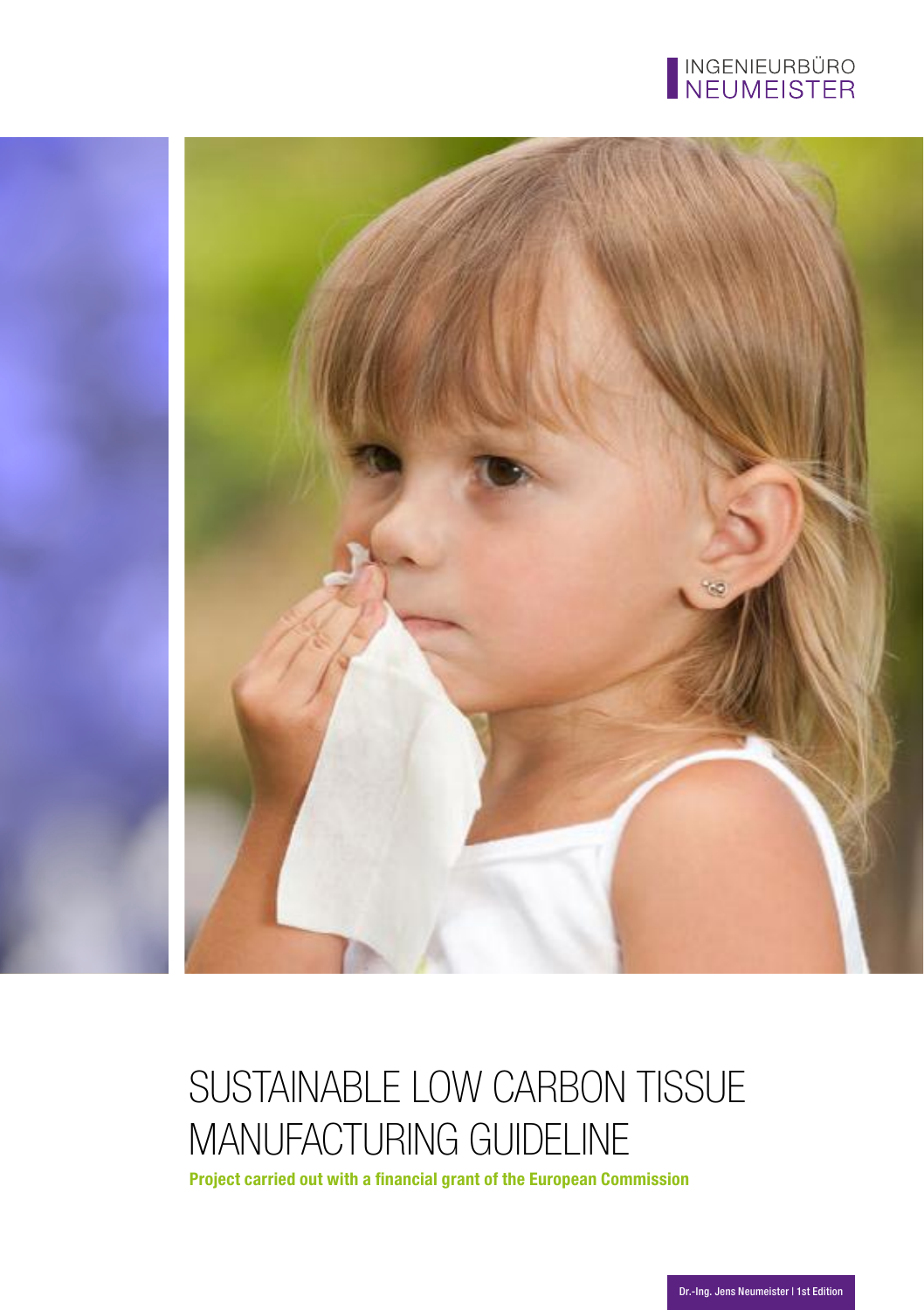## **Table of Contents**

| 1 Introduction                                          | 6              |
|---------------------------------------------------------|----------------|
| 2 Greenhouse gas efficiency in tissue paper production  | 6              |
| 2.1 Context                                             | 6              |
| 2.2 Tissue production process                           | $\overline{9}$ |
| 3 Methodology                                           | 14             |
| 3.1 Step 1: targets                                     | 15             |
| 3.2 Step 2: system boundaries                           | 15             |
| 3.3 Step 3: macro analysis                              | 16             |
| 3.4 Step 4: micro analysis                              | 17             |
| 3.5 Step 5: selection of measures                       | 22             |
| 3.6 Step 6: draft of technical concept                  | 23             |
| Step 7: economic evaluation<br>3.7                      | 23             |
| 3.8 Step 8: final concept                               | 23             |
| 4 Recommendation of technical state of the art measures | 26             |
| Heat production and distribution<br>4.1                 | 28             |
| 4.2 Drying technology                                   | 33             |
| 4.3 Heat recovery                                       | 38             |
| 4.4 Room air conditioning                               | 42             |
| 4.5 Water use and water treatment                       | 43             |
| 4.6 Process monitoring                                  | 45             |
| 5 Combination of measures                               | 48             |
| 6 Conclusions                                           | 51             |
| Acronyms                                                | 53             |
| Bibliography                                            | 54             |
| Laws and regulations                                    | 57             |

## **Editorial**

Dr.-Ing. Jens Neumeister

Sustainable Low Carbon Tissue Manufacturing – Guideline

First published edition, Neuwied, 2014

With the help of Christiane Neumeister

This work including all its parts is protected by copyright. Any use outside the limits of copyright law is,without the consent of the author, prohibited and punishable. This applies in particular to reproductions, translations, microfilming, and storage and processing in electronic systems.

The use of general descriptive names, trade names, trademarks, etc. in this publication, even if not specifically identified, is not to imply that such names are exempt from the trademark and trade protection laws, would have to be regarded as free and, therefore, are likely to be used by anyone.

Cover design: designafro.de

Technical editor: Ingenieurbüro Neumeister

Language editor: Gabriele Schultz-Herzberger

Pictures: Ingenieurbüro Neumeister, Designafro

To be found on www.7NEU.de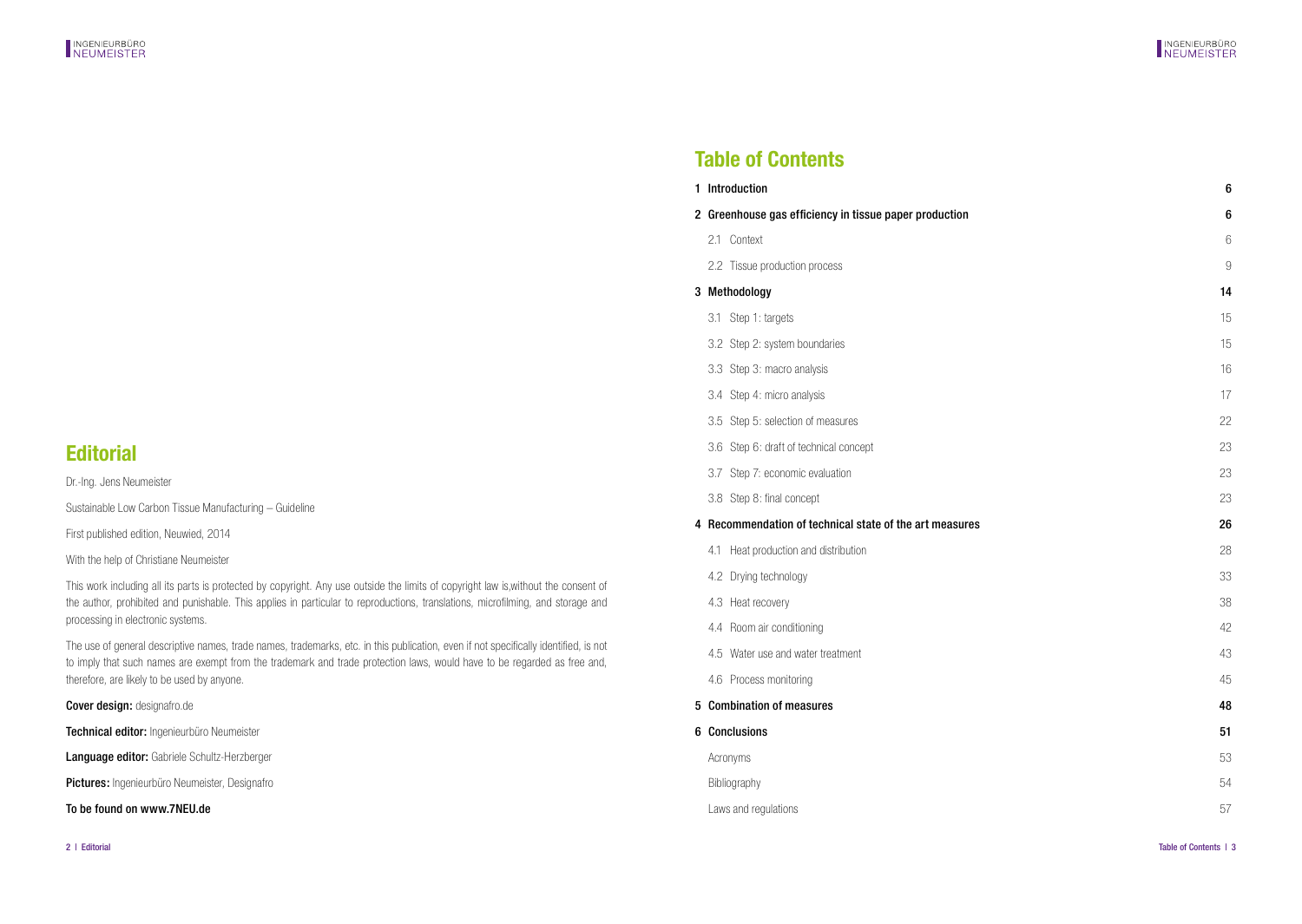

# INTRODUCTION AND GREENHOUSE GAS EFFICIENCY

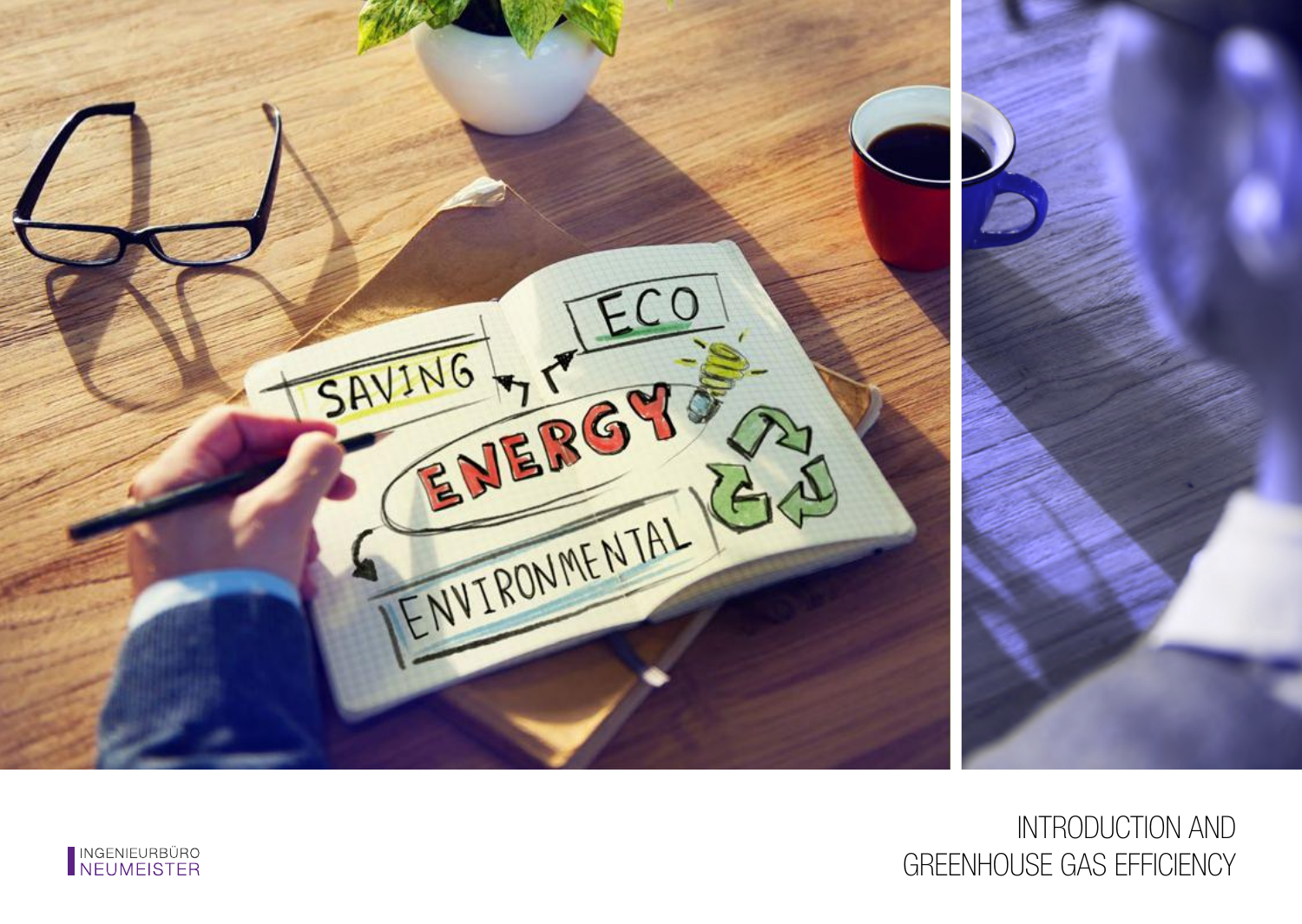# <span id="page-3-0"></span>**1 Introduction** OR: WHAT THIS GUIDELINE IS ABOUT?

The tackling of climate changes and the reduction of greenhouse gas emissions by 20%<sup>1</sup> until the year 2020 are among the top priorities of the European Union. Therefore, the emissions trading system was designed to provide incentives for reducing greenhouse gas emissions for energy-intensive industries, such as the paper industry.

Against this background, the present guideline explains the development of optimised energy utilisation concepts with the aim of reducing direct CO<sub>2</sub> emissions. The content of this guideline was elaborated during the Sustainable Low Carbon Tissue Manufacturing project which was carried out by Ingenieurbüro Neumeister, an engineering office focusing on energy efficiency, and Metsä Tissue, a tissue manufacturer. The project was funded by the European Commission under the Sustainable Industry Low Carbon Initiative. It was the aim of the project to find a concept for lowering direct CO<sub>2</sub> emissions caused by the used steam and direct fuel. According to the target of the Sustainable Low Carbon Tissue project, this guideline only deals with low carbon technologies linked to steam usage and direct fuel usage.

The present guideline was compiled based on the experience of sixteen investigated tissue machines. It explains a methodology for analysing and optimising production processes focused on energy efficiency. The guideline takes best available technologies into account and explains the advantages and the use of thermodynamic modelling. The methodology and approaches are underlined by case examples. The paper contains different ready to implement measures for increasing energy efficiency and, thus, for lowering GHG emissions in tissue production. The described method and measures shall support both the paper industry and other energy-intensive industries with a comparable heat demand.

## **2 Greenhouse gas efficiency in tissue paper production** OR: WHERE DO EMISSIONS COME FROM?

This chapter deals with the tissue making process and especially with the steps in which greenhouse gas emissions occur. First, the general framework for the assessment of greenhouse gas efficiency in the tissue industry is explained. Here, the focus is particularly placed on the perspective of the European emission trading scheme. Then, the production process itself is further described.

# **2.1 Context** OR: WHAT ARE THE BASIC CONDITIONS?

Despite continuous efforts by the European paper industry to reduce greenhouse gas emissions from their processes - the specific direct CO<sub>2</sub> emissions decreased from 1991 to 2010 by 37.4% - the third trading period of the EU emissions trading system (2013-2020) presents new challenges for this industry.



### Production of Market Pulp and Paper Electricity Consumption Elerimary Energy Consumption **ECO.** INOX **EWater Intake ECOD ESO. BBOD EAOX**

Fig. 1: Environmental impacts of the EU pulp and paper industry (CEPI)<sup>2</sup> 1990-2011<sup>3</sup>

The valid product benchmark for tissue products of  $334kg<sub>CD</sub>$  per ton net production depends on the performance of the most efficient plants in the sector and is not differentiated by geographical location within Europe. Other energy-intensive industries are in a comparable situation.

In order to support the competitiveness of European energy-intensive industries, despite this burden, the European Commission (EC) has started the development program Sustainable Industry Low Carbon (SILC) in 2011. The initiative supports projects aimed at the reduction of carbon dioxide intensity in the sectors that are committed to participate in the European emissions trading. This includes the hygienic paper industry. The Sustainable Low Carbon Tissue Manufacturing Project (SLCTM) for the reduction of specific direct CO<sub>2</sub> emissions in the sanitary paper industry is one of the projects funded by the EC.

The project work was divided into four steps: A comprehensive on-site analysis of all the machines, the subsequent data analysis and thermodynamic simulation of the processes and, as a third step, the creation of concepts. In parallel, the guideline to "Sustainable Low Carbon Tissue Manufacturing" was prepared which compiles all findings.

The technical solutions take into account both the specific conditions of the respective sites as well as the best available technology (BAT) and best practice (BP).

### EU emission trading scheme (EU ETS)

For the processes taken into account in this project the allocation of emission allowances is determined mainly by two product benchmarks: recovered paper pulp and tissue paper. Because the deinking process<sup>4</sup> is not part of the present guideline, this benchmark can be neglected.

 $3$  Index of Specific Value (1990 = 100) 4 removing ink from recovered paper in order to increase brightness  $1$  Compared to levels of 1990.  $2$  (CEP) 2012]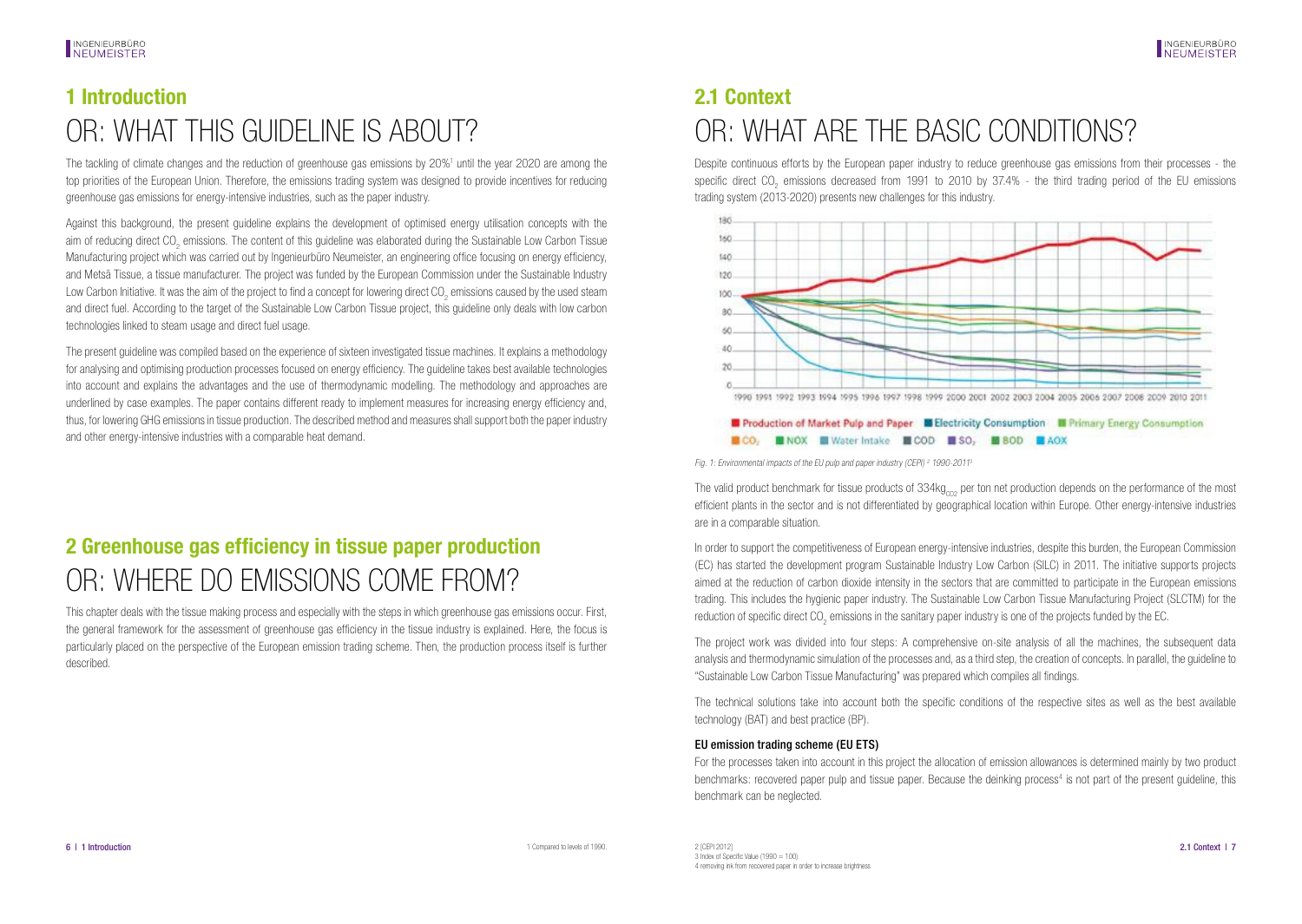#### <span id="page-4-0"></span>INGENIEURBÜRO NEUMEISTER

Within the benchmark, tissue papers are defined as follows: "Tissue papers expressed as net saleable production<sup>5</sup> of parent reel cover a wide range of tissue and other hygienic papers for use in households or commercial and industrial premises such as toilet paper and facial tissues, kitchen towels, hand towels and industrial wipes, the manufacture of baby nappies, sanitary towels, etc. TAD — Through Air Dried Tissue is not part of this group. All processes which are part of the paper production process (in particular paper or board machine and connected energy conversion units (boiler/CHP) and direct process fuel use) are included. Other activities on site that are not part of this process such as sawmilling activities, woodworking activities, production of chemicals for sale, waste treatment (treating waste onsite instead of offsite (drying, pelletising, incinerating, landfilling), PCC (precipitated calcium carbonate) production, treatment of odorous gases, and district heating are not included. The conversion of parent reel weight to finished products is not part of this product benchmark."<sup>6</sup> The allocation is 0.334EUA/t<sub>Paper</sub>

### Project members

SLCTM was a joint project between Ingenieurbüro Neumeister and Metsä Tissue. The project was carried out by the European Commission under the SILC initiative.



### Ingenieurbüro Neumeister is specialised in the optimisation of energy efficiency in industrial plants, power plants, and supports companies within the European Emission Trading System. The engineering office was founded in 2006 by Dr.-Ing. Jens Neumeister. Ingenieurbüro Neumeister analysed all tissue machines within the project, evaluated thermodynamic models, created new innovative concepts for reducing direct CO2 emissions and wrote this guideline. Please find more information on www.7NEU.de.

Metsä Tissue is one of Europe's leading suppliers of tissue paper products to households and professional users in Europe and the market leader in the Nordic countries. Metsä Tissue is also the world's leading supplier of baking and cooking paper products. Sustainability is taken very seriously. Metsä Tissue seeks to minimise the environmental impact of their products throughout their life cycle, from sourcing of raw materials to production and consumption right through to their disposal. Metsä Tissue lowered the specific energy consumption continuously year by year by 1 to 2%. In 2011, Metsä Tissue launched the SLCTM project for reducing direct greenhouse gas emissions. Please find more information on www.metsatissue.de.

## **2.2 Tissue production process** OR: WHERE DOES TISSUE PAPER COME FROM?

The paper production process has not changed in its basic form since its discovery in China in the 2nd BC. In essence, wet pulp is spread onto a wire mesh, on which the paper is formed. After a pressing and drying process the result is a raw sheet of paper. The industrialised production process has, of course, become vastly more complex in order to meet today's large demand for paper products.

For fabricating the sheet on the paper machine the tissue production process requires energy and water supply. These topics are briefly described in the following chapter.

### Energy supply

Power plants or boiler houses in the paper industry produce steam, hot water and electricity to support the paper machines and other processes. Paper machines normally run 8,000 operating hours per year, or even more, and rely on a constant heat supply. In some cases with a combined heat and power production, the boiler houses also meet the mills' need for electricity. As already mentioned, availability is a key factor for energy production. Therefore nearly all of the plants have backup systems. Sometimes the boilers are also able to run on different fuels. On the one hand this is important for availability; on the other hand this is also important for economic reasons. Fuels used are wood, biomass, coal, oil, gas, or residues from tissue production. Depending on the used fuel and the efficiency of the process the CO<sub>2</sub> intensity varies. In some cases the energy supply is outsourced.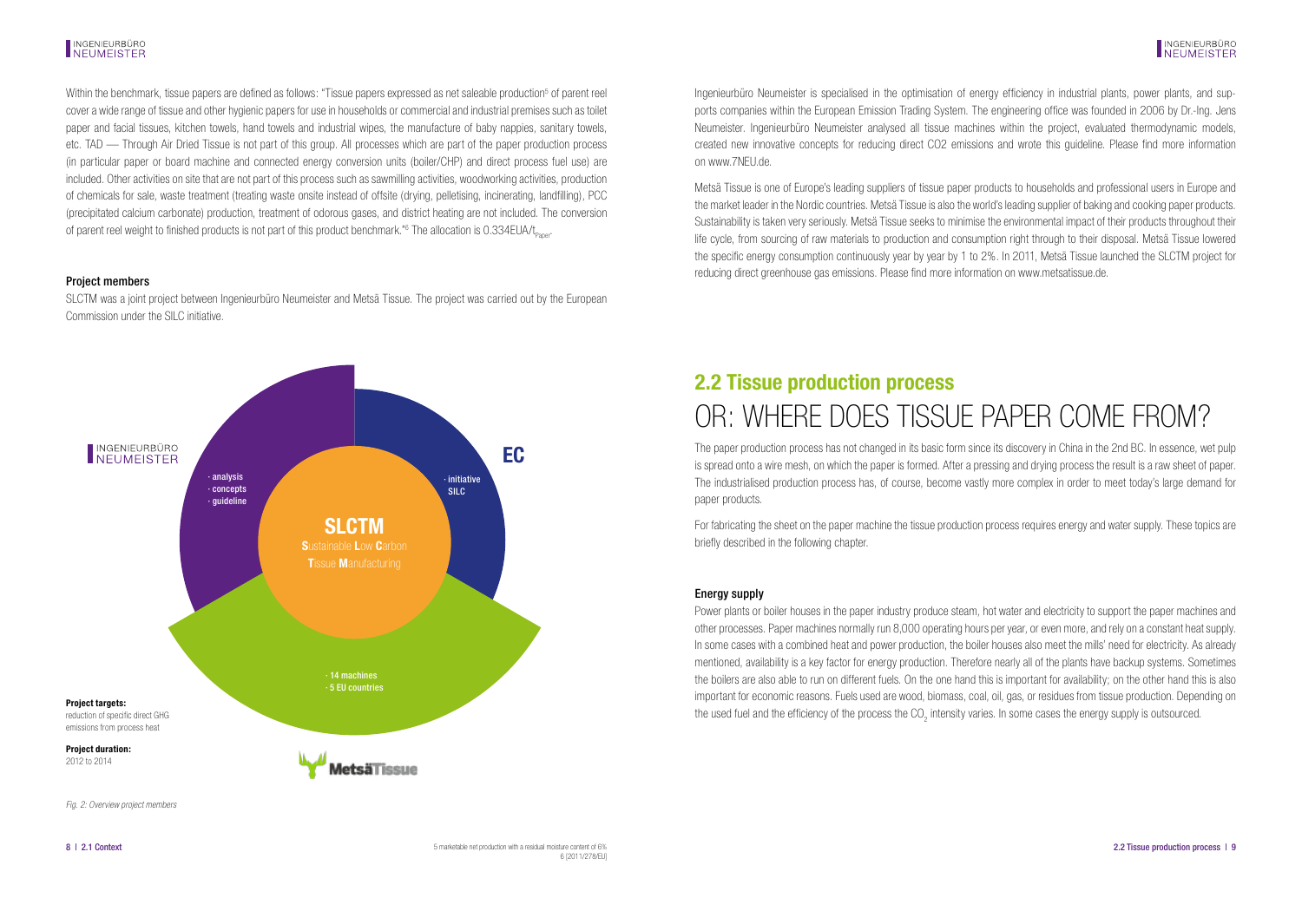### Tissue production<sup>7</sup>

Tissue is a collective name for crepe paper used for sanitary and household purposes. For the manufacture of the final products with the required quality, the raw materials pass through a series of important process steps – pulping, cleaning, deinking, refining, forming, pressing, drying, creping, converting, and packaging. A simplified picture of the typical tissue making process is shown in Fig. 3.





Fig. 3: Schematic of tissue making process<sup>6</sup>

Stock preparation and deinking consist of a series of process steps, including pulping, beating, refining, fractionation, screening, etc. For different raw materials, product grades and mill conditions, the stock preparation and deinking system can be different. For the oxidative and reductive bleaching sequences small quantities of steam are required. The paper making process as such consists of the forming, pressing and finally drying sections. The headbox, considered as the key component in the forming section, realises proper sheet formation and basic requirements with respect to machine direction and cross direction strength properties. The consistency of fibres in the headbox can be as low as 0.2% to obtain a unique formation. The stock jet generated in the headbox is retained on the forming fabric (wire) and immediately transferred to the press fabric (felt). The dryness of the web is 9 to 12% before the paper web is dewatered by mechanical pressing. The dryness of the web before press section is about 9 up to 12%. With conventional press configuration an after press dryness (APD) between 37 to 43% can be realised after press nip.

The drying section of the paper machine's function is to bring the dryness of the paper track from 40 to 50% down to the target level of about 4 to 5%. This is achieved by an appropriate heating procedure for evaporating the water and separating the steam.

Today, three methods are used for paper production:

- · Contact heating
- · Convection drying
- · Infrared drying

As part of the tissue production, a combination of contact and convection drying by Yankee cylinder and drying hood is used.

Contact drying is realised by a Yankee cylinder. It is made of cast-iron or, recently, of steel. The steam inside is used to heat the paper sheet that is wrapped around the outside of the cylinder. The moist web is transferred to the Yankee cylinder by the press roll. Special coating chemicals ensure reliable paper sheet transfer and uniform adhesion to the Yankee. In between press section and blade holder the paper sheet is dried up to moisture content of about 6%. The required heat for the water evaporation has to be substituted by overheated steam supplied to the Yankee.

The drying hood is responsible for the convection drying. Hot air is transferred to the paper web by nozzle boxes on an impingement speed level of up to 140m/s. Suction boxes remove the humid air up to a moisture content of 630g of water per kg of dry air. Fresh air supply and exhaust air have to become volume balanced in order to avoid spilling. Several heat recovery stages transfer the heat from the exhaust air to required fresh air, to the process water or to the room ventilation systems.

The produced base paper reels are then further converted and wrapped to finished products. From the perspective of direct GHG emissions, the converting and packaging have no significant impact.

In paper production, water ensures the functions of sheet formation, suspension, transport of fibres and solvent for chemical additives. Furthermore it is used as spray and sealing water in cleaning modules and as cooling medium. Normally the water will be treated and reused. The quality of the water used in the production process has a major influence on the quality and grade of the tissue/paper product.

Fresh water temperature depends on the type of water (surface or ground water), the geographical position, and the season.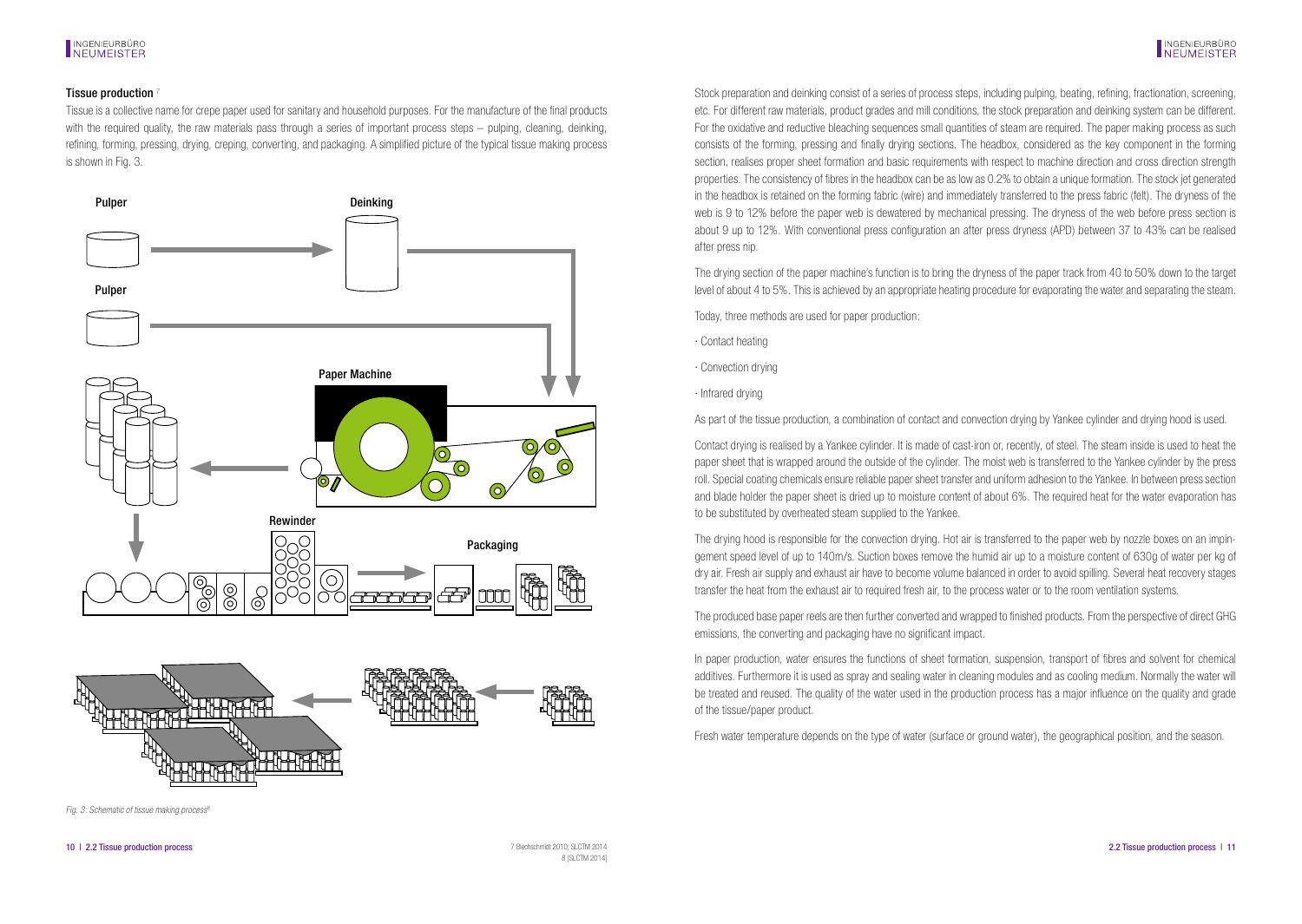

**METHODOLOGY** SYSTEM BOUNDRIES AND ANALYSIS

![](_page_6_Picture_2.jpeg)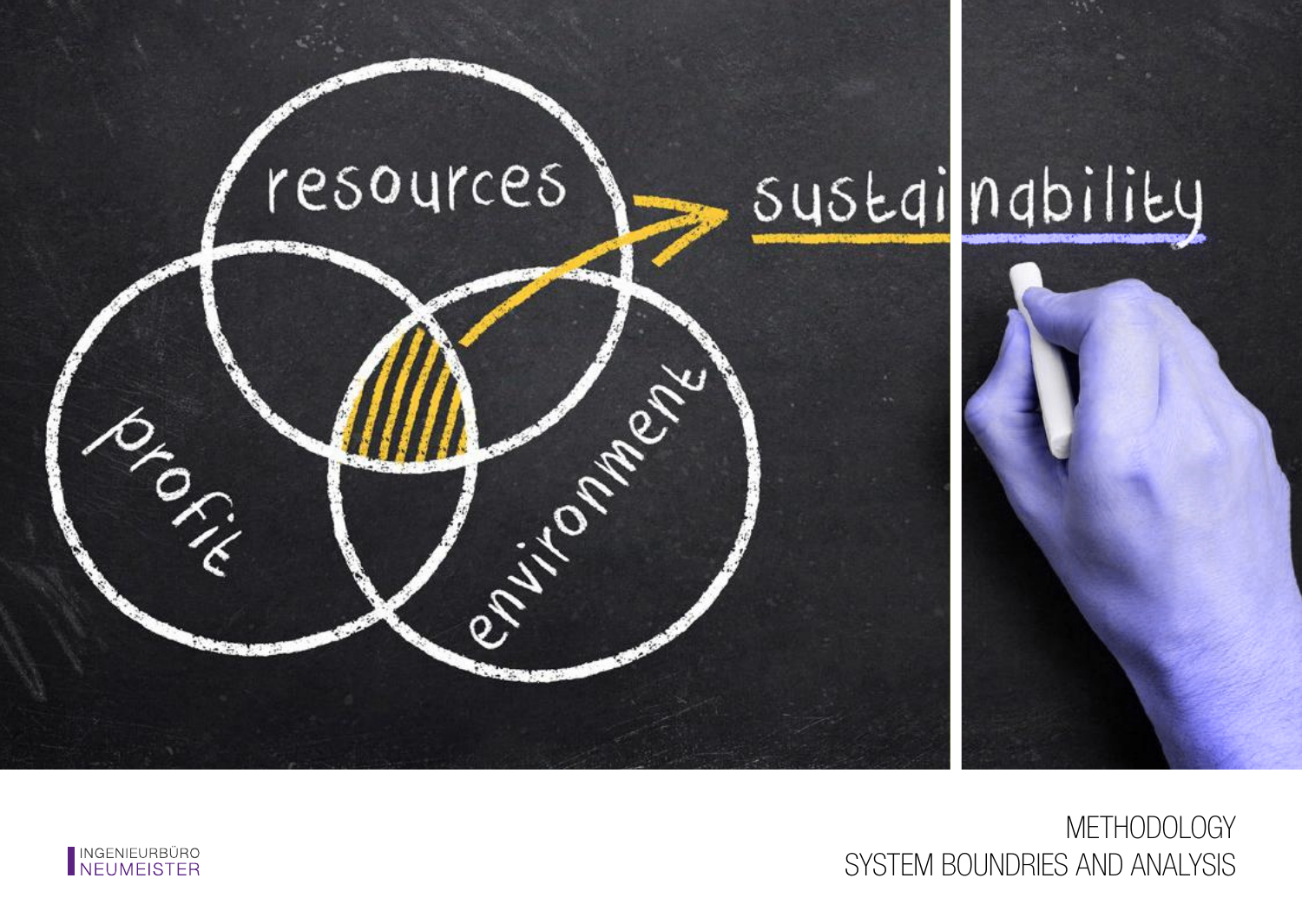# <span id="page-7-0"></span>**3 Methodology** OR: HOW TO EVALUATE AND OPTIMISE MY PROCESSES?

The following chapter describes step by step how to analyse, evaluate and optimise a production process with regard to GHG emission intensity. The procedure described is always illustrated by a practical example. Every step contains a general description, additional information and the reference to the example installation. Due to the project´s focus the selected production process is tissue production. Please note that all data mentioned do not refer to an existing machine since they are based on an example case study.

![](_page_7_Picture_4.jpeg)

## **3.1 Step 1: targets**

To find a suitable low energy and/or low GHG emission concept for an installation in step 1, the targets have to be defined. In the case of an installation for tissue production, these emissions directly result from burning gas in the drying section of the machine or from steam production. Since gas and steam usages are interacting, it is recommended to focus on both. A definition of targets is important for the ongoing analysing and balancing work. Possible targets could be:

· reduction of the specific direct GHG emissions · reduction of the specific indirect GHG emissions

# CASE STUDY:

According to the view of the EU ETS this guideline only focusses on the reduction of direct GHG emissions caused by the use of process heat which will be applied to the case example. Since within the tissue production process, apart from CO<sub>2</sub>, no other GHG

## **3.2 Step 2: system boundaries**

After deciding on the targets, the accounting boundaries of the analysis are to be defined. A helpful way to do so is by defining production areas. It is also important to consider the interactions between them. At first, a schematic showing the chosen areas was prepared.

With regard to the tissue production process the main areas for gas and steam usage are the paper machine itself and energy production. If the installation is using waste paper as raw material, the stock preparation or, more precisely, the deinking process needs steam too. All other areas are mainly using gas or steam only for the purpose of heating.

The above mentioned system boundaries were adopted as they stand. Accordingly, the case example includes the complete tissue making process with regard to the heat demand as well as the internal heat generation.

# CASE STUDY:

Definition product benchmark for tissue in the EU ETS:

*"All processes which are part of the paper production process (in particular paper or board machine and connected energy conversion units (boiler/CHP) and direct process fuel use) are included. Other activities on site that are not part of this process such as sawmilling activities, woodworking activities, production of chemicals for sale, waste treatment (treating waste onsite instead of offsite (drying, pelletising, incinerating, landfilling), PCC (precipitated calcium carbonate) production, treatment of odorous gases, and district heating are not included." 9*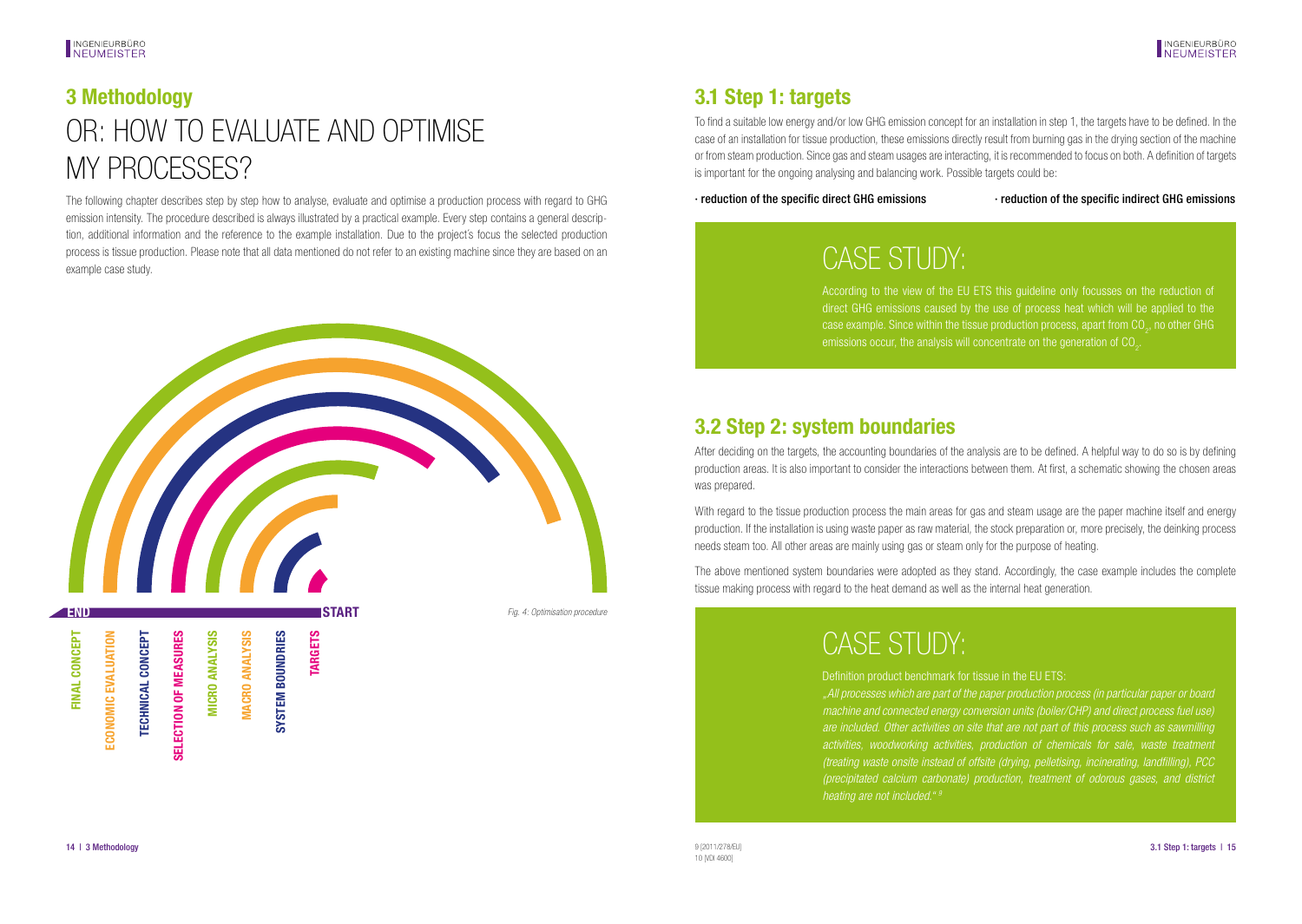## <span id="page-8-0"></span>**3.3 Step 3: macro analysis**

After definition of the targets and system boundaries, the macro analysis can be started. Here, data for different products or components are collected by analysing suitable production areas concerning their input and output flows<sup>10</sup>

Reliable sources of information for correct figures could be

· process systems · energy management system

· sheets from the management controlling system **· monthly energy balances** 

In the first step it is only important to look at what is going in and out of the different systems.

# CASE STUDY:

The following figure shows the schematic of the example mill containing fresh water and waste water treatment, energy production, stock preparation, the paper machine itself as well as buildings with regard to their heating demand. The example machine runs only on fresh fibre as raw material, so there is no deinking line for recovered paper. Fig. 6: Overview process heat demand case example

![](_page_8_Picture_12.jpeg)

**||** PAPER MACHINE **||** BUILDUINGS **||** ENERGY PRODUCTION **||** FRESH WATER TREATMENT **||** STOCK PREPARATION **||** WASTE WATER TREATMENT

The figure shows that the main heat consumer is the paper machine itself. This case example also includes an amount of heat needed for building heating, and finally there is the own consumption of energy production itself. All other production areas do not require any heat and therefore can be excluded from the micro analysis.

![](_page_8_Figure_16.jpeg)

## **||** PAPER MACHINE

**||** BUILDUINGS **||** ENERGY PRODUCTION **||** FRESH WATER TREATMENT **||** STOCK PREPARATION **||** WASTE WATER TREATMENT

Fig. 5: Schematic example

Based on the targets and system boundaries relevant input and output flows in the macro analysis are limited to the respective heat demand of the different areas, which is illustrated below.

## **3.4 Step 4: micro analysis**

There are various possible approaches to analysing and balancing production processes, such as process modelling or pinch analysis.

Within this project, thermodynamic process models were used to perform the microanalysis. Thus, it was possible to recognise all occurring interactions within the system, including different approaches and operational states to ensure the right selection of measures.

Process modelling can be a helpful tool for visualising and optimising paper making. Data-based models or physical models can be used for modelling the process. Sometimes it is not possible to create a reliable physical model of the process. In that case a data-based model can be useful. One can create offline and online models. Offline models can help to improve the efficiency of the process by using data from the past. Online models are able to get information in time from the process system or to run simulations based on former timestamps. For concept or detail engineering offline models are very useful. For analysing, benchmarking and optimising the process in time online models are needed. Since online models are able to benchmark the process in time, they are also able to give advice for in time optimisations. By doing so it is possible to reduce the steam, fuel and water usage within the process.<sup>11</sup>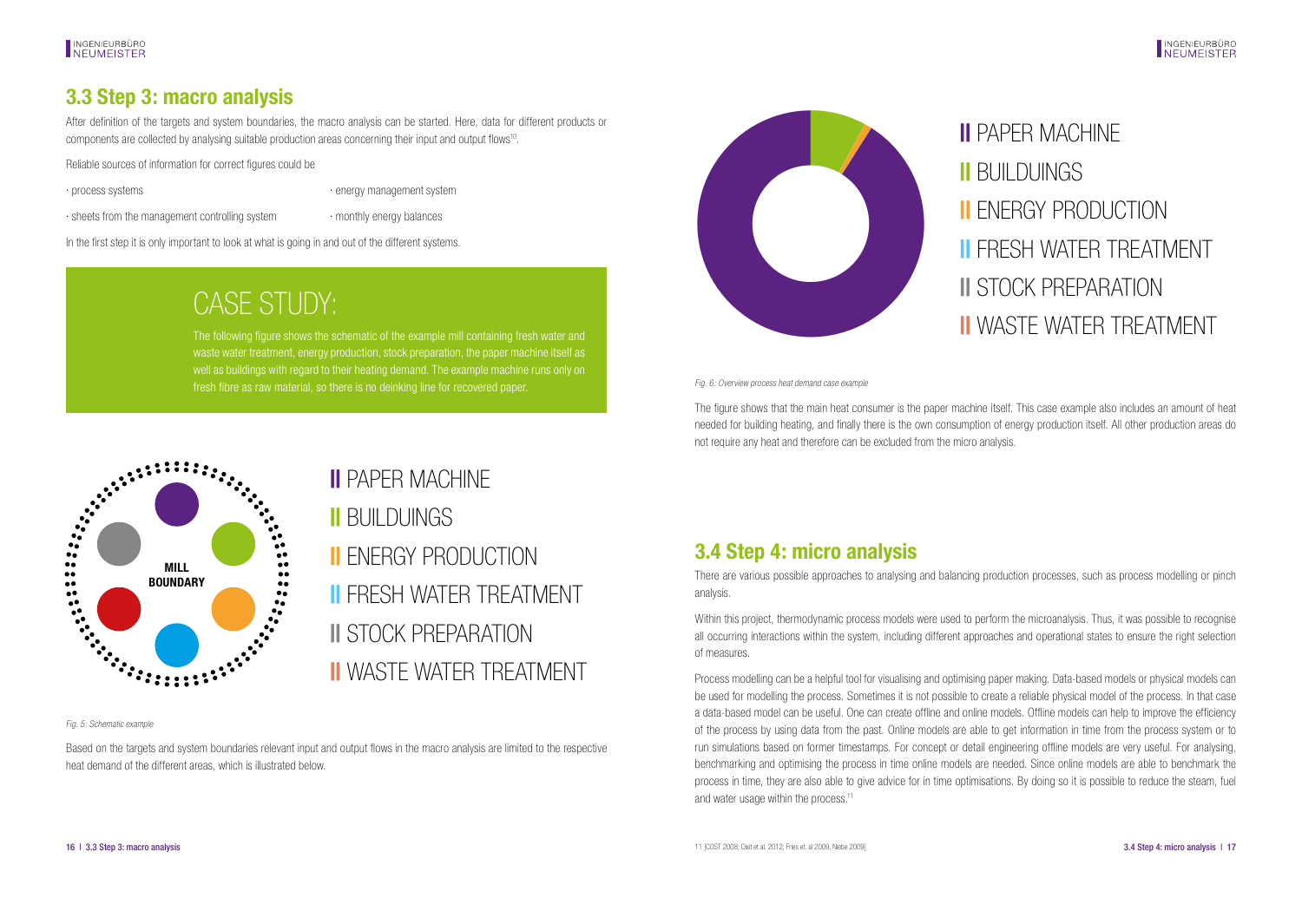## CASE STUDY:

The simulation enables to balance the process of the paper mill. In this way, interactions within the process can be recognised. The following figure illustrates the modelling of the paper production process including heat production.

![](_page_9_Figure_4.jpeg)

Fig. 7: Simulation process

Starting with the analysis of the topology it is important to decide about the level of detail for the model. Actual thermodynamic modelling software allows creating a visual model of the process within the software. After creating the topology of the process it is important to fill in all important information from process system, measurements or other data sources. Closing the energy and mass balance within the model is essential to build up a running simulation. Sometimes scripting might be part of it. Model results have to be checked each time for plausibility, and the model has to be changed in case of errors. After finalising the basic model, the result can be transferred into standard software to be shared among the project members. Exporting the resulting data to a visualisation programme such as sankey also helps to understand the balance created by the model. In the end, the result shall be a reliable basic model on which all further actions can be based on.

In the following, the micro analysis for the case study is described, concentrating on energy production on the one hand and paper production on the other.

### Micro analysis energy production

The following step focusses on energy production which can be steam, hot water or electricity. In the paper industry it is common to use cogeneration plants.

As a first step the topology of the plant is analysed with regard to the main components, such as:

| · boilers      | turbines          | · feed water tank    | feed water pumps |
|----------------|-------------------|----------------------|------------------|
| • steam svstem | condensate system | · reduction stations |                  |

A schematic with all relevant parts is needed.

The next step is to gather data from process systems or reporting in order to fill the schematic with representative figures and provide an overview of the process. Based on this information the efficiency of steam and electricity production can be calculated. AGFW-Worksheet FW308 offers a formula for calculating benchmarking figures and can help especially in cases of cogeneration<sup>12</sup>.

Now the following important aspects regarding boiler efficiency have to be identified, such as flue gas outlet temperature, O<sub>2</sub> levels, economisers, air preheaters, and soot blowers.

The lowest possible flue gas temperature leaving the boiler depends very much on the used fuels and the technical specifications of the boiler and flue gas system. To prevent dew point undercuts, especially when burning solid fuels with sulfide or chloride or biogas with sulfide, the temperature levels are higher; this has to be kept in mind in case of optimisation. Natural gas, on the other hand, it is much less critical, and flue gas temperatures can be cooled down much more. If temperature levels are not available, they can be measured. The levels and types of fuels as well as the corresponding heat values have to be noted.

Oxygen levels also very much depend on the boiler type and the used fuels. Generally they are higher, if solid fuels are burned in order to ensure a complete oxidation of the C content, thus lowering CO-levels. In case of the gas and steam process, O2 levels are also much higher when using a gas turbine.

Economisers help to achieve higher efficiency levels by preheating the feeding water from the feeding water tank. By balancing the economisers one can ensure that they are working well.

Air preheaters are very common in solid fuel boilers. They preheat the combustion air by using heat from flue gas. Sometimes those preheaters are run by steam or condensate. To check these heat exchangers, data concerning the primary and secondary site of the exchanger is needed.

Soot blowers are commonly applied in boilers burning solid fuels. Solid fuels can cause deposits on the heat exchanger pipes and thereby reduce the efficiency of the system. Optimising soot blowers is quite difficult. Automatic soot blower systems are available on the market.

With regard to the turbines, the most important issue is that steam parameters and the load of the turbine fit the production. Very often, energy production structure and paper production do not match because of different developments, especially an increase or a reduction of paper production or new specifications in steam parameters.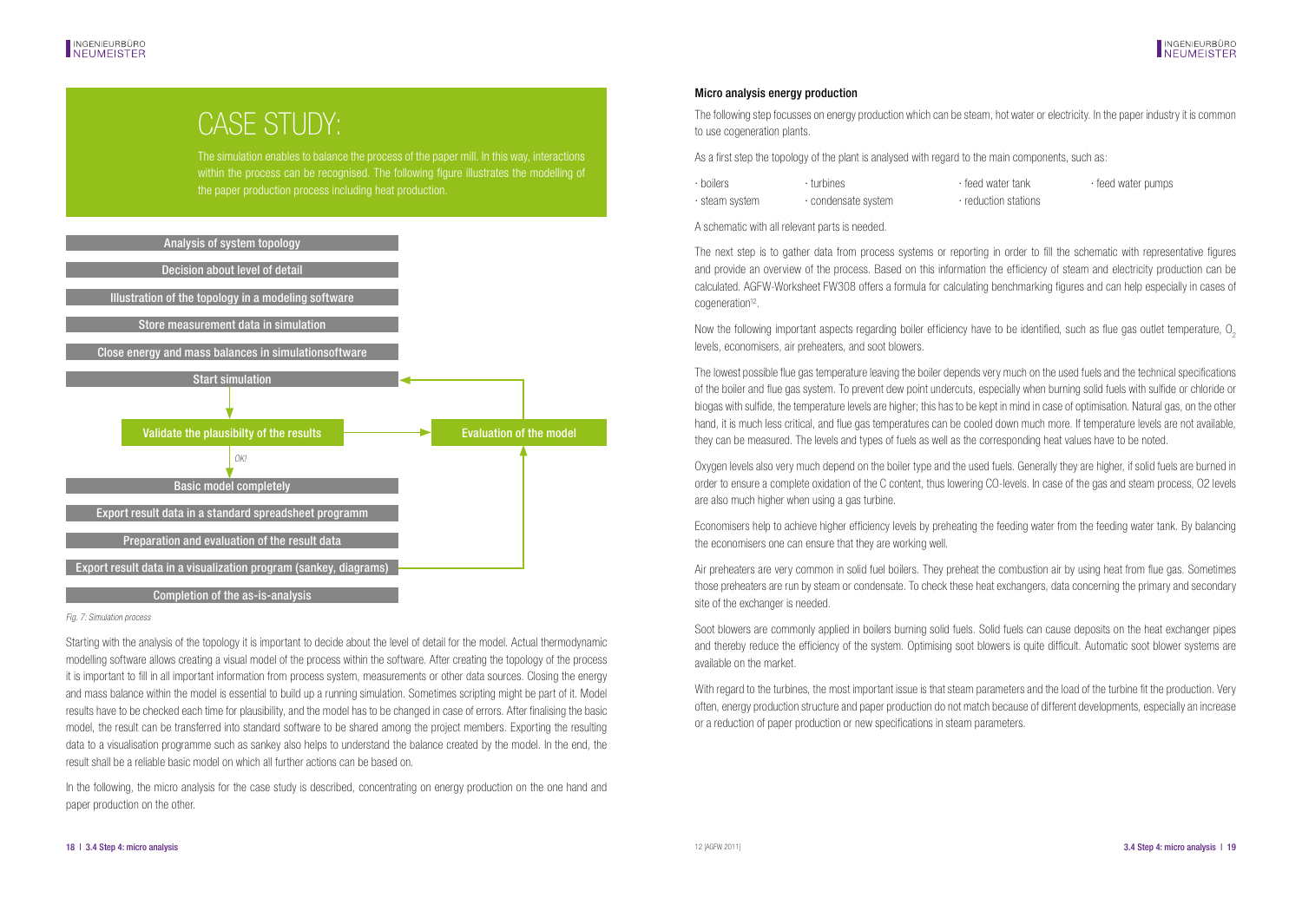## CASE STUDY:

The graph below illustrates the topology of energy production for the chosen case study.

![](_page_10_Figure_4.jpeg)

Fig. 8: Overview energy production case example

The plant includes a boiler for steam generation, which is fired by natural gas. The efficiency of heat production was estimated at 90% which reflects the EU ETS benchmark for heat production.

The emissions occurring by burning natural gas can be calculated as follows:

Calculation specific CO<sub>2</sub> emissions fuel usage:  $\mathsf{EM}_{_{\sf fuel}} = \mathsf{EM}_{_{\sf gas}} =$  56.1<sup>kgco2</sup>⁄<sub>6J</sub> = 202.0<sup>kgco2⁄</sup> www

with, EM $_{_{\rm fuel}}$  = specific CO<sub>2</sub> emissions fuel usage and EM $_{\rm gas}$  = emission factor, at this point: natural gas

Specific GHG emissions resulting from steam production are determined as:

Calculation specific  $CO<sub>2</sub>$  emissions process steam:

$$
EM_{\text{steam}} = \frac{E_{\text{boiler}}}{P_{\text{boiler}}} \times EM_{\text{gas}}
$$
  

$$
EM_{\text{steam}} = \frac{3.70MWh}{3.33MWh} \times 202.0^{\text{kgCO2}}/_{\text{MWh}} \times 224.4^{\text{kgCO2}}/_{\text{MWh}}
$$

with, EM $_{\textrm{\tiny{steam}}}$  = specific CO<sub>2</sub> emissions process steam production and E<sub>boiler</sub> = fuel usage

 $P_{\text{boller}}=$  heat generation and EM $_{\text{gas}}=$  emission factor, at this point: natural gas, 56.1kg $_{\text{CO2}}$ /GJ - $>$  202.0<sup>kgCO2</sup>/<sub>MWn</sub>

### Micro analysis paper production

The micro analysis of the production process starts with a description, for example in the form of a flow sheet, and the collection of relevant figures. The analysis should focus on those areas that are relevant for the heat demand of the system and the generation of emissions.

With regard to tissue production only a rough survey of the topology including the main steps is needed concentrating on heat usage and occuring waste heat. Important flows are :

| fuels (here: natural gas) | steam and condensate |
|---------------------------|----------------------|
| → air                     | · water              |

In paper production, natural gas is mainly needed in the hood system, if the hood is gas heated. Steam is needed in the drying section of the paper machine, for the deinking process, and for building heating. Air is important for the hood system and for building acclimatisation. Water is also an important flow for a paper mill. Water transports not only fibre but also energy.

Reliable sources of information for correct figures could be process systems, energy management systems or sheets from the management controlling system.

The figure below shows the paper production process of the case study selected, initially only with the most important components and streams.

![](_page_10_Figure_22.jpeg)

Fig. 9: Overview schematic paper production process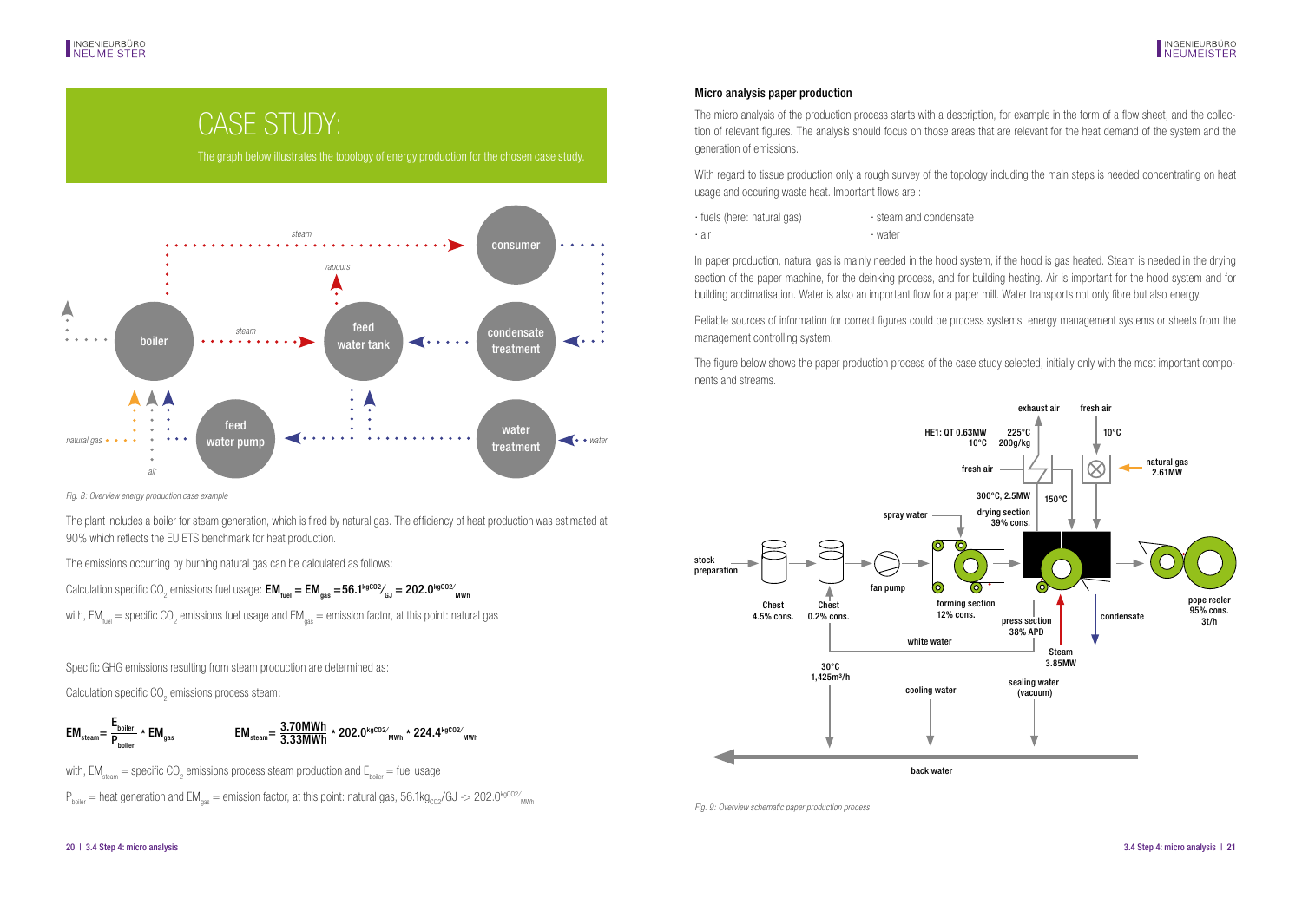## <span id="page-11-0"></span>INGENIEURBÜRO<br>INFUMFISTER

The water quantities moved within the process can be calculated by using the consistency<sup>13</sup>. The dry content after press (APD) as well as the residual moisture in the final products is usually known. The same applies to fuel and steam consumption. With regard to the exhaust air from the drying hood and the downstream heat recovery system, if present, data conditions can be very different. In the event of missing data measurements can be performed in order to reach a balance.

With the aim of creating an energy balance of the process in the next step, values for energy flows or mass flows and associated temperature levels are necessary. Concerning the case study the main values were included in Fig. 9.

The machine is equipped with one exhaust air heat exchanger preheating the supply air for the drying hood and an exhaust air temperature after the heat recovery of 225°C leaving a potential for several optimisation measures in chapter 4.

The gross production is 3t<sub>sape</sub>/h at a steam consumption of 3.85MWh in the Yankee cylinder and a fuel consumption of 2.61MWh in the drying hood. The net production is estimated at 90% of the gross production resulting in  $2.7t_{\text{noner, col}}/h$ . Altogether, this results in a specific energy consumption for thermal drying of 2.4MWh/t<sub>paper, net</sub>.

The after press dryness, which is an important benchmark for the subsequent drying section, is 38%. The importance of this value is further discussed in chapter 4, measure (6). Within the drying section the paper is dried from a dry content of 38% to 95% in the end product.

The specific CO<sub>2</sub> emissions for paper production consist of the emissions by direct fuel and steam consumption and are determined as follows:

Calculation specific CO<sub>2</sub> emissions paper production:

 $EM_{\text{nonper}} = (E_{\text{final direct}} * EM_{\text{gas}} + E_{\text{stream}} * EM_{\text{stream}})/P_{\text{nonpernet}}$ EM<sub>paper</sub>= (2.61MWh \* 202.0<sup>kgCO2/</sup><sub>mwh</sub> + 3.85MWh \* 224.4<sup>kgCO2/</sup><sub>mwh</sub>)/2.7t  $EM_{\text{p}2\text{p}2\text{m}} = 514.2\frac{\text{kgCO2}}{\text{m}2\text{m}}$ 

with, EM $_{_{\sf paper}}$  = specific CO $_{_2}$  emissions paper and  $\mathsf{E}_{_{\sf fuel,direct}}$  = fuel usage direct

 $\mathsf{E}_{\mathsf{stem}} = \mathsf{steam}$  demand and  $\mathsf{EM}_{\mathsf{stem}} = \mathsf{specific}\ \mathsf{CO}_2$  emissions steam

 $P_{\text{paper net}} = \text{net paper production}$ 

was complemented by measures already implemented or planned in the mills. As a result, Chapter 4 provides a selection of measures representing best available technology and best practice with regard to the tissue production process. Nevertheless some measures can be of interest also for other production processes.

Creating a BAT data base provides an important tool for evaluating all options and deciding about feasible measures within the on-going project as well as generating future projects aiming at energy efficiency and GHG reduction.

### **3.6 Step 6: draft of technical concept**

For the time being the draft of the technical concept includes all measures which are technically feasible, at this point without any economic evaluation. The goal is to develop a holistic concept that contains an optimal combination of measures. To this end, positive as well as negative correlations between individual measures must be considered.

Using the models elaborated during the micro analysis, the different optimisation potentials are determined by simulating the process.

### **3.7 Step 7: economic evaluation**

Economic evaluations and investment decisions represent the respective business policy and, therefore, cannot be further discussed within the framework of this guideline.

Nevertheless economic decisions shall include all relevant aspects with regard to the project`s targets, costs could be mentioned here, not only for energy but for emission allowances in the EU ETS.

By making use of simulations in micro analysis and conceptual design, effects of interactions of different measures can be revealed. Another benefit consists in the possibility of simulating yearly cycles. In this way, the most accurate savings can be identified and decrease investment risks.

### **3.5 Step 5: selection of measures**

After concluding the microanalysis of all relevant areas the selection of measures can be started. To be able to choose applicable measures for the identified improvable processes an overview of possible optimisation opportunities is required.

During the SLCTM project based on national and international literature on new technologies, measures or ideas for improving the energy efficiency of tissue machines a BAT and BP research was performed. During the mill surveys the catalogue

### **3.8 Step 8: final concept**

As a result of the economic evaluation of the draft concept, a final concept will be determined, including a package of all measures which are technically feasible and economically reasonable.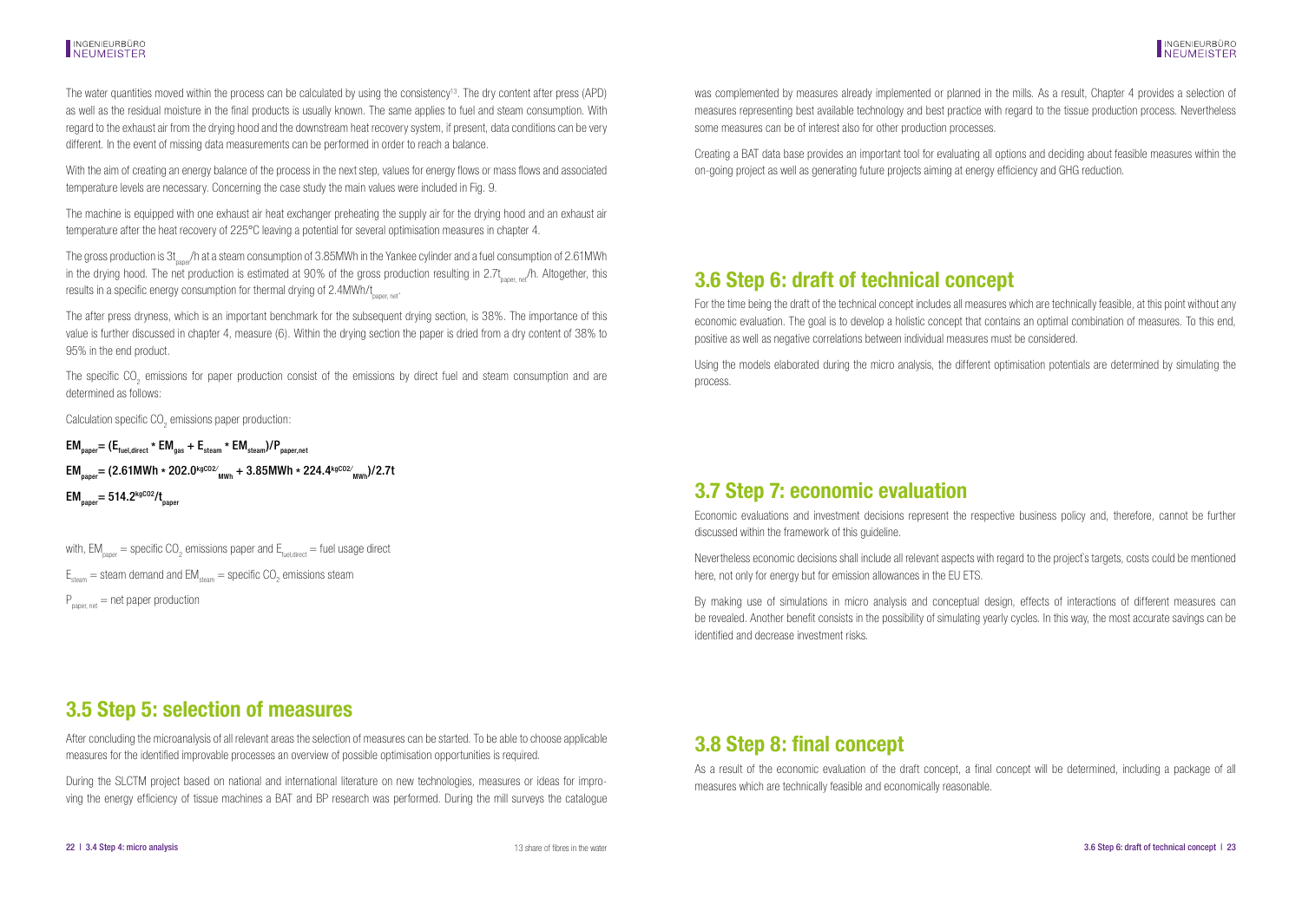![](_page_12_Picture_0.jpeg)

# RECOMMENDATION OF TECHNICAL STATE OF THE ART MEASURES

![](_page_12_Picture_2.jpeg)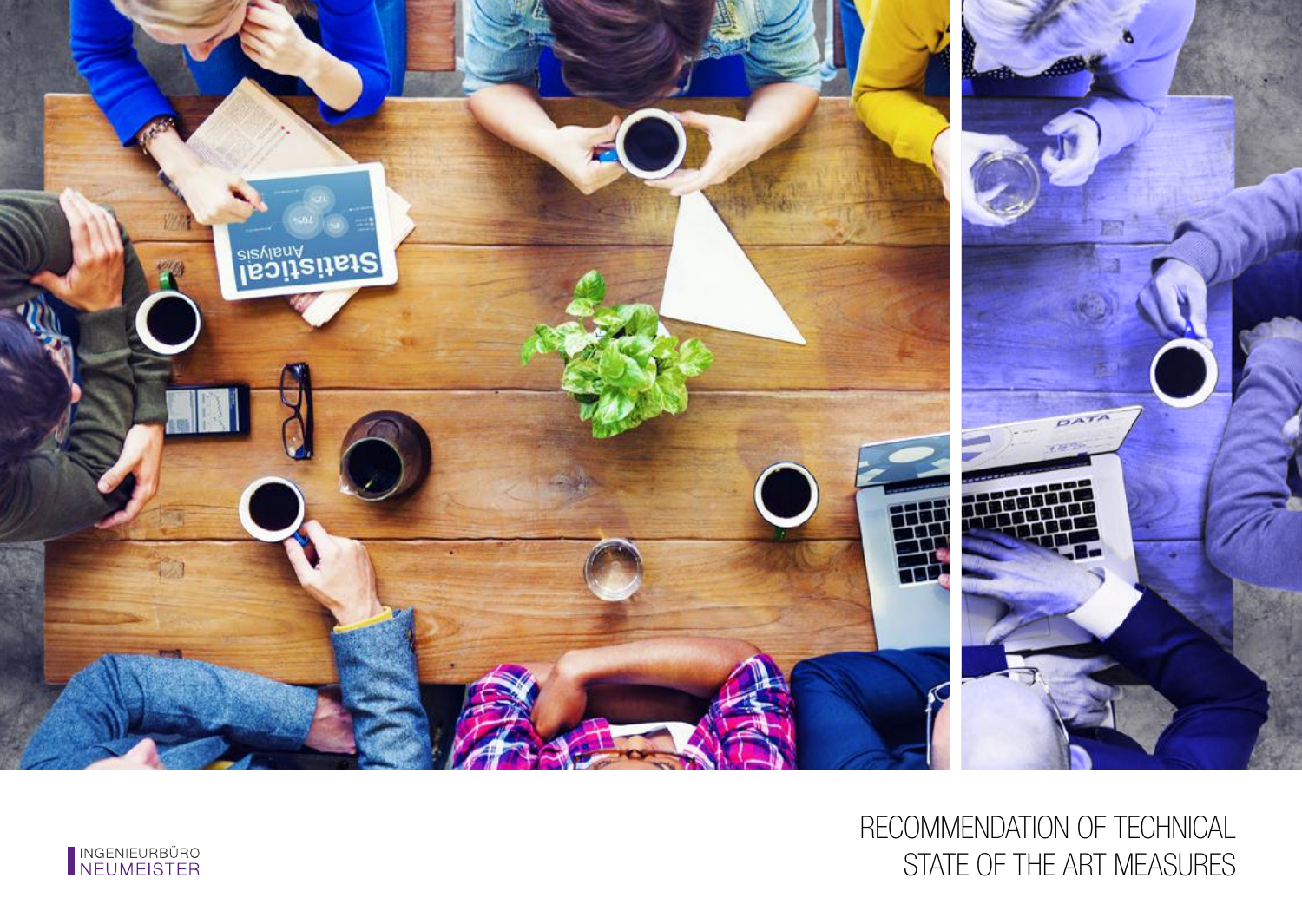## <span id="page-13-0"></span>**4 Recommendation of technical state of the art measures** OR: WHAT CAN I DO IN PRACTICE?

In the following chapter, the measures used in this project for reducing the specific GHG emission intensity are presented. The measures are, if possible, first described in general terms, since they should support not only the tissue industry but the entire paper industry. For other energy-intensive industries, which have similar heat utilisation, individual proposals may also be of interest. In addition, the application in the tissue industry is briefly discussed for each proposed measure, sometimes also described with the help of a case study.

### Tab. 1: Overview of measures

|                                  | 1                | application of combined heat and power/ gas and steam |                                |                                          | p.28 |
|----------------------------------|------------------|-------------------------------------------------------|--------------------------------|------------------------------------------|------|
|                                  | $\overline{c}$   | fuel switch                                           |                                |                                          | p.30 |
| heat production and distribution | 3                |                                                       | optimisation feed water tank   |                                          |      |
|                                  | $\overline{4}$   |                                                       | optimisation condensate system |                                          |      |
|                                  | 5                | thermal insulation                                    |                                |                                          |      |
|                                  | 6                | improvement mechanical dewatering                     |                                |                                          | p.33 |
|                                  | $\overline{7}$   | installation steam box                                |                                |                                          |      |
| drying technology                | 8                | Yankee cylinder concept                               |                                |                                          | p.36 |
|                                  | $\overline{9}$   | regulation air flow                                   |                                |                                          |      |
|                                  | 10               | optimisation burners                                  |                                |                                          | p.37 |
|                                  |                  |                                                       | 11                             | optimisation primary heat recovery       | p.39 |
|                                  | from hood system |                                                       | 12                             | re-evaporation                           | p.40 |
|                                  |                  |                                                       | 13                             | waste heat utilisation for process water | p.40 |
| heat recovery                    | 14               | from vacuum system                                    |                                |                                          | 0.41 |
|                                  | 15               | from compressors                                      |                                |                                          | p.41 |
|                                  | 16               | from waste water                                      |                                |                                          | p.42 |
|                                  | 17               | usage heat pumps                                      |                                |                                          | p.42 |
| room air conditioning            | 18               | optimisation building heating                         |                                |                                          | 0.42 |
|                                  | 19               | housing raw materials                                 |                                |                                          | p.43 |
| water use                        | 20               | optimisation fresh water use                          |                                |                                          | p.43 |
|                                  | 21               | treatment circuit water                               |                                |                                          | p.44 |
|                                  | 22               | energy management                                     |                                |                                          | 0.45 |
| process monitoring               | 23               | maintenance program                                   |                                |                                          | p.45 |

The figure below provides an overview of measures linked to the relevant process steps.

![](_page_13_Figure_7.jpeg)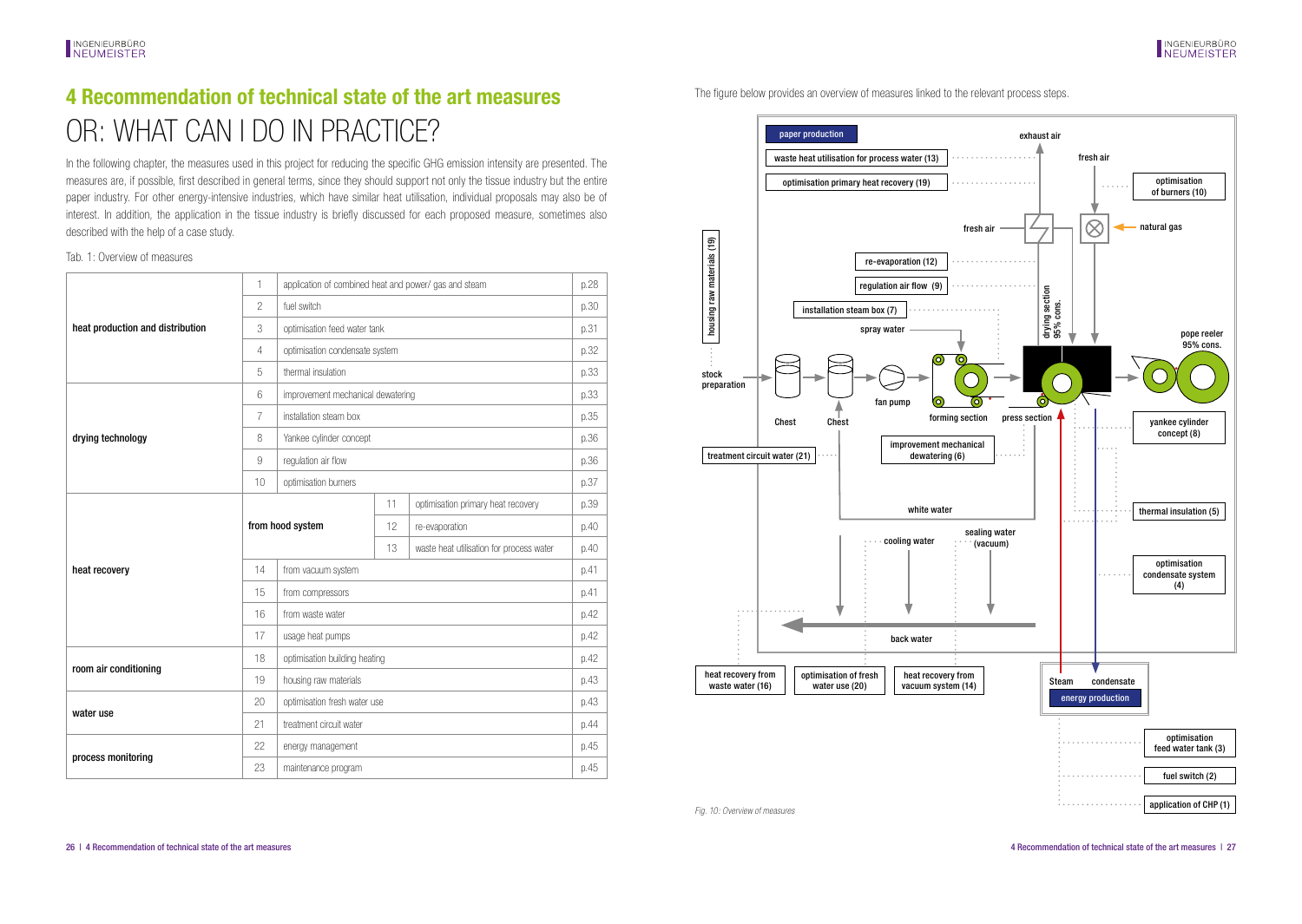## <span id="page-14-0"></span>**4.1 Heat production and distribution**

The influence on the development of greenhouse gas emissions from the heat production is given only if it is an internal heating station. The specific CO<sub>2</sub> emissions of the heat arise here, on the one hand, by the fuel input, and, on the other hand, by the efficiency of the boiler.

In tissue production almost the entire quantity of fresh steam is consumed in the drying section of the paper machine, which means Yankee cylinder – and drying hood, if not gas fired. The deinking lines of paper mills with recovered paper need steam for the bleaching process. Additional steam is needed to heat buildings and process water, especially during the winter months. The total specific gas and steam consumption of the mills normally varies between summer and winter time.

### Application of combined heat and power/ gas and steam (1)  $14$

To optimise the efficiency of the energy supply it is possible to use combined heat and power generation. The structure depends on the relation between heat and electricity usage and on the used fuels. Since the paper production needs high amounts of steam and electricity at the same time, the application of combined heat and power will increase the efficiency of fuel usage. Although producing steam and electricity will lead to a higher total fuel amount than only steam production, combined power plants are still more efficient than the single production of electricity within normal power plants. The efficiency of a modern combined power plant in the paper industry can be higher than 80% where modern high efficient power plants for electricity production still remain below 50%. The combined heat and power process can be run on several fuels. It is also possible to use the gas and steam process. Key factors for combined power production are liquidity, operational availability and fuel costs. An important figure is also the relation between price of electricity and fuel price. For design and efficiency of the combined power plant the relation between electricity and steam usage of the production is very significant.

## CASE STUDY:

purely arithmetical terms. The allocation of the fuel use and the resulting emissions of a combined heat and power generation to the two different products heat and electricity using the following reference values for the efficiencies.

The used fuel is natural gas. The following key figures are used for the comparison.

| Electrical efficiency of the CHP plant           | $n_{\text{eLCHP}}$                             | 0.3   |
|--------------------------------------------------|------------------------------------------------|-------|
| Thermal efficiency of the CHP plant              | $n_{\text{th CHP}}$                            | 0.5   |
| Thermal efficiency of separate heat production   | $\mathsf{n}_{\scriptscriptstyle{\mathsf{th}}}$ | 0.9   |
| Reference electrical efficiency of the CHP plant | $n_{\text{el.ref}}$                            | 0.525 |
| Reference thermal efficiency of the CHP plant    | $n_{\text{th.ref}}$                            | 0.9   |

Based on these figures the formula is as follows:

![](_page_14_Figure_12.jpeg)

![](_page_14_Figure_13.jpeg)

With,

 $EF_{nl}$  = specific emissions electrical power generation and  $EF_{nk}$  = specific emissions heat generation  $EF_{\text{max}}$  = specific emissions natural gas and  $n_{\text{norm}}$  = CHP efficiency electrical power generation  $n_{th,CHP}$  = CHP efficiency heat generation and  $n_{th}$  = efficiency heat generation  $n_{\text{start}}$  = reference efficiency electrical power generation and  $n_{\text{start}}$  = reference efficiency heat generation  $W =$  energy quantity electrical power and  $W =$  energy quantity heat  $W_{\text{gas}}$  = energy quantity fuel and PEE = primary fuel savings

The specific emissions resulting from separate heat generation can be calculated as follows:

![](_page_14_Picture_17.jpeg)

The next diagram illustrates the occurrence of cogeneration on the one hand and heat production only combined with electricity purchase from the grid. Here the above calculated specific emission factors were used for energy production as well as the emission factor for electrical energy from the German grid for the year 2010<sup>16</sup>. In both cases the consumption is the same at 0.3MWh electric and 0.5MWh thermal energy.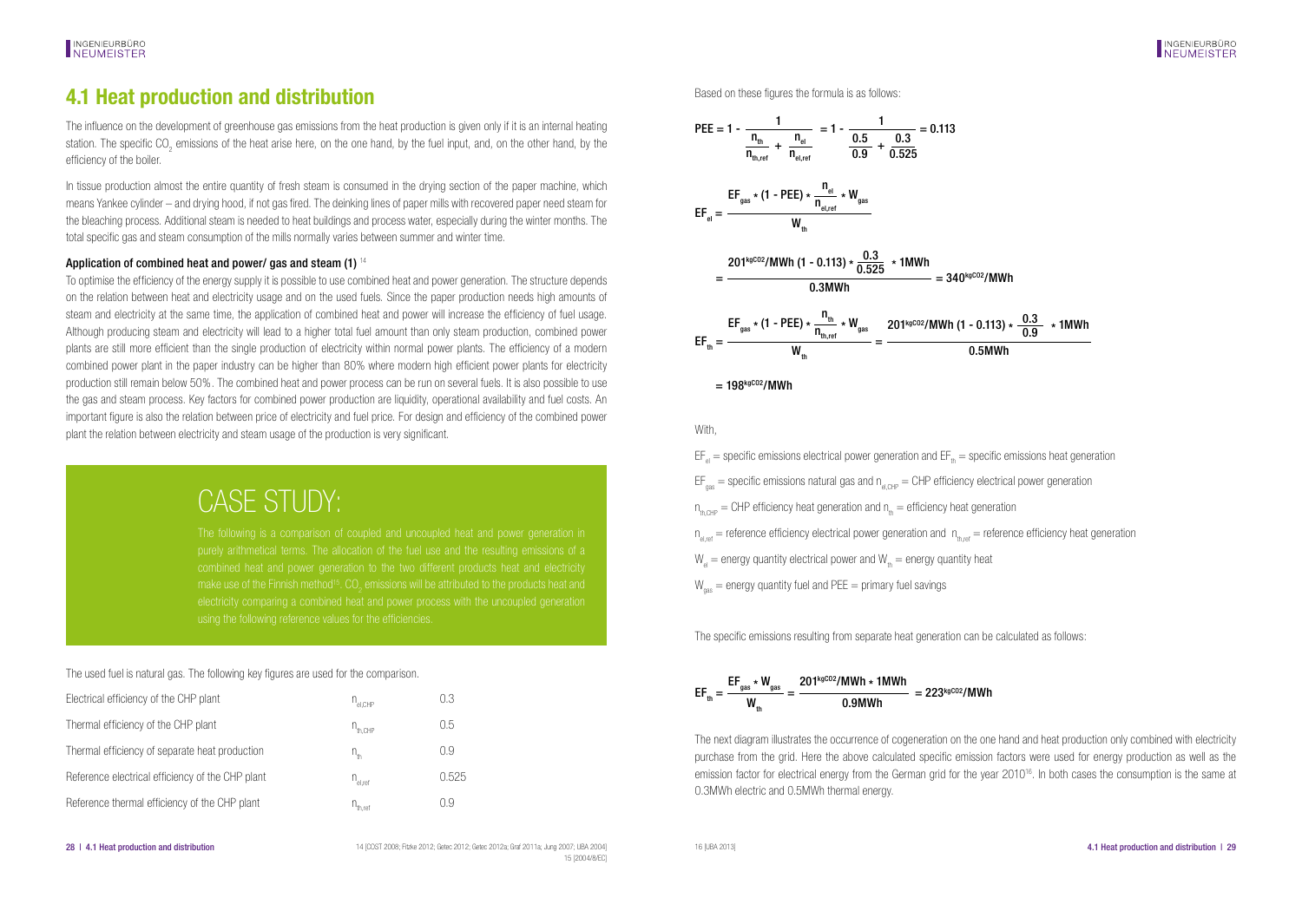In this exemplary calculation the combined heat and power process (Fig. 11) causes fewer CO<sub>2</sub> emissions than the separate heat production (Fig. 12) and the electricity purchase from the national grid (Fig. 13).

![](_page_15_Figure_3.jpeg)

![](_page_15_Figure_4.jpeg)

Fig. 11: Emissions cogeneration Fig. 12: Emissions separate heat production

Whether the use of a CHP plant is reasonable, can only be decided by taking all conditions of the installation into consideration, such as electricity and heat demand, efficiencies, used fuels, grid factor.

### Fuel switch (2) 17

Burning fossil fuels causes relevant CO<sub>2</sub> emissions. CO<sub>2</sub> originating from regenerative sources is not relevant for the global C balance and thereby regarded as CO<sub>2</sub> neutral. Consequently a reduction of fossil greenhouse gas emissions can be achieved by switching to the use of biogenic fuels. According to the definition used in the EU ETS *"Biomass means the biodegradable fraction of products, waste and residues from biological origin from agriculture (including vegetal and animal substances), forestry and related industries including fisheries and aquaculture, as well as the biodegradable fraction of industrial and municipal waste"*18.

Today, fuels used in the tissue industry are still coal, oil, and natural gas. But one can find an increase of plants using biomass such as wood, biogas or sludge as an alternative.

This measure, however, only leads to the exchange of fossil by biogenic CO<sub>2</sub> emissions and not to an increase in efficiency.

### *Thermal recycling of reject materials/sludge*<sup>19</sup>

Thermal recycling of rejects or sludge can also be used to substitute fossil fuels. Sludge is a result of tissue making which cannot be used for further paper making. Since there is no use for this sludge it has to be disposed of. Another possibility is the thermal recycling on site. Before burning it has to be mechanically dried up to 45 to 50% dry content. If an attractive heat source is available, thermal drying is also possible. Further thermal drying is technically feasible but can cause odour problems. Sludge from paper making also contains high amounts of ashes, therefore the expected heat values are quite low and burning only sludge is difficult. In general, sludge is burned together with a high caloric fuel. This fuel switch is only partly CO<sub>2</sub>-neutral.

### Production of biogas<sup>20</sup>

Production of biogas within the waste water treatment plant is sometimes possible. If the waste water quality is suitable, the biogas can be produced in special reactors. There different anaerobe microorganisms help to produce methane. Before burning biogas one has to take care of possible sulfide contents. If these contents are too high, they have to be lowered to prevent damage to the boiler system. Conditioned biogas can be used to substitute fossil fuels and can be regarded as CO<sub>2</sub> neutral.

### Optimisation of the feed water tank (3)  $21$

During steam generation it is necessary to heat the feeding water tank by using steam. There are possibilities to reduce this steam use.

The degassing process in steam production is essential for avoiding corrosion within the boiler and piping systems. Degassing takes places in the feed water tank. There, condensate and additional highly purified water are heated to above 100°C. For this purpose, steam is required. In general, low pressure steam is used. The amounts of steam highly depend on the degassing temperature level, condensate temperature and on condensate losses in paper making. The higher these losses are, the higher is the amount of cold purified water. To heat additional feeding water, a condenser installed on the feed water tank could be used. The feed water tank is atmospheric and, as a result, flash steam is generated. The condenser can use this flash steam to preheat the additional feed water before going into the feeding water tank. This can reduce the amount of steam needed in the tank. It is also possible to transfer heat from feed water leaving the tank to condensate going into the tank. This reduces the feed water temperature into the economiser. Economiser design has to be checked so that the outlet water temperature of the economiser does not drop. Then, the economiser will recover more heat from flue gas and the higher inlet temperatures of the feeding water tank will cause lower steam usage. Pressurising the condensate system of the paper machine will lead to a returning temperature of the condensate >100°C. This will also reduce the amount of steam for the degassing process.

## CASE STUDY:

Installing a flash steam condenser at the feeding water tank helps to reduce steam usage. This example shows the impact of a condenser to preheat additional water into the tank. The temperature of the water rises and thereby the steam usage and the  $CO<sub>2</sub>$ emissions caused by the steam usage of the feeding water tank can be lowered. The energy balance is shown by the sankey below.

![](_page_15_Figure_20.jpeg)

Fig. 13: Results optimisation of feed water tank

The calculated emission factor of steam production within the model power plant drops from  $224.51$ kg<sub>o-c</sub>/MWh to  $220.41$ kg<sub>co2</sub>/MWh. Lowering specific emissions of steam production, of course, has an impact on the specific emission of tissue production, too. This emission factor decreases from 530.69kg<sub>co2</sub>/tpaper to 524.55kg<sub>co2</sub>/tpaper.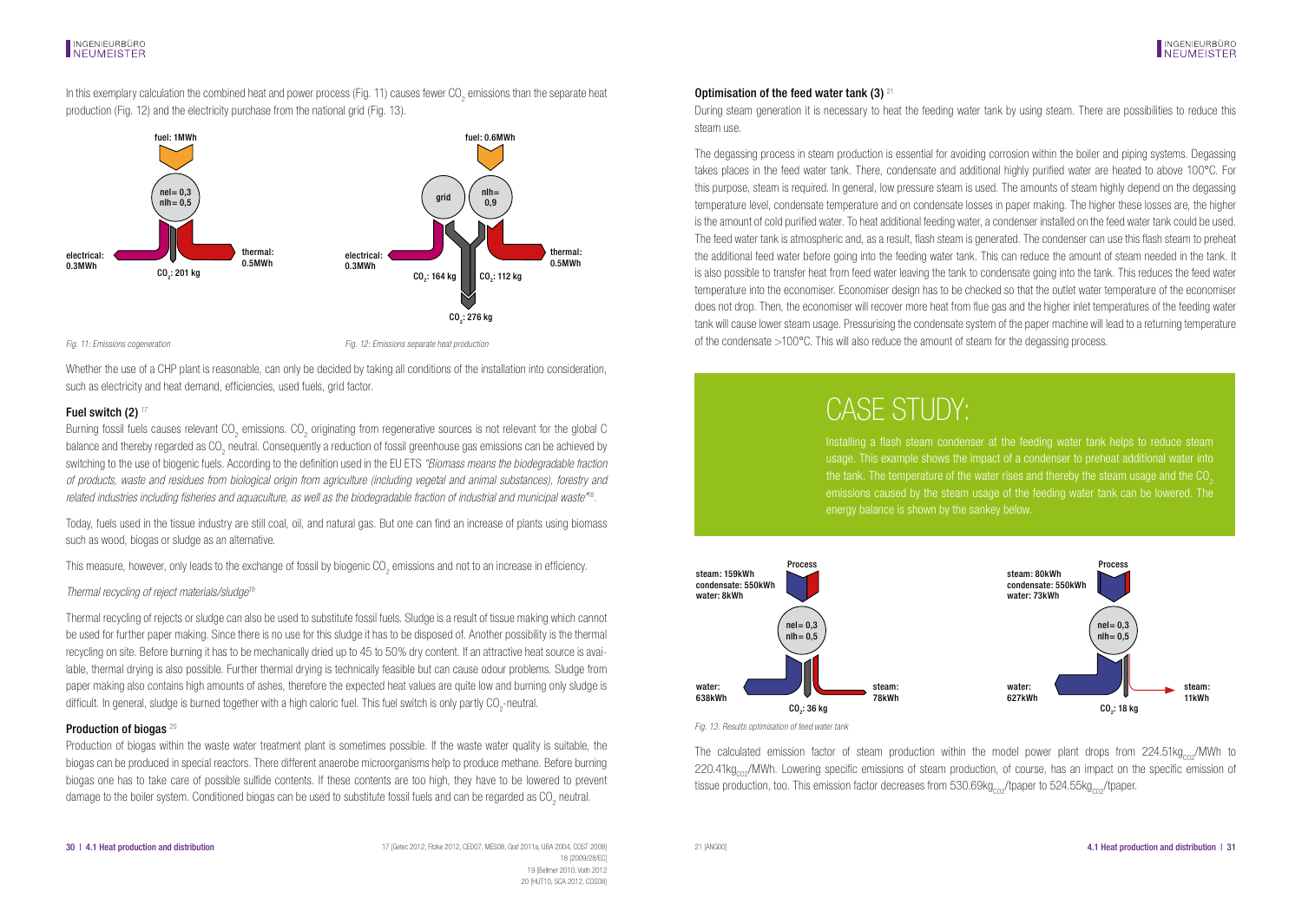### <span id="page-16-0"></span>Optimisation of the condensate system  $(4)$   $^{22}$

For the minimisation of heat losses within the condensate system it is possible to pressurise this system or to use vapour condensers. It is also important to work on eliminating leakages.

In general, condensate systems are atmospheric. Condensate temperatures above 100°C in the condensate tank at the paper machine thereby cause different amounts of flash steam. This flash steam not only leads to heat losses but also to condensate losses which have to be substituted within the power plant. There are two possibilities to avoid flash steam. One is to install a condenser will help to lower or even avoid flash steam directly at the condensate tank. The other is to change the condensate system from an open atmospheric system to a pressurised system which will also avoid flash steam and allow a condensate temperature above 100°C. In this way, energy is saved by avoiding flash steam and lowering steam demands in the feeding water tank in power plant (see Number 3). Since pressurising a whole condensate system is much more cost intensive than only installing a condenser, the payback of this massive change very much depends on the condensate flows and temperature levels and, of course, on the structure of the power plant. In general, new machines come with a pressurised condensate system since that is state of the art in paper making.

# CASE STUDY:

In the example the condensate system is atmospheric and thereby flash steam leaves the system. The flash steam can be recovered by a condenser cooled with process or fresh water. In this example, a certain amount of process water is used as cooling medium.

![](_page_16_Figure_7.jpeg)

Fig. 14: Results optimisation condensate system

The heat from flash steam can be transferred to process water and stabilise the white water temperature level. Steam or condensate amounts used to stabilise temperature levels can be lowered. This leads to a lower energy usage on machine and lowers the specific emission of tissue production from  $530.69kg<sub>cor</sub>/tpaper$  to  $508.56kg<sub>cor</sub>/tpaper$ .

### Thermal insulation  $(5)$   $^{23}$

To reduce heat losses caused by radiation and convection, insulations have to be improved. This could be realised in Yankee, hood, pipes (steam and condensate system) or other areas. The insulation of pipes must satisfy various requirements; the condensate system requires materials which, even at temperatures above 160°C, do not lose their properties. For this aim fibre mats are used. The most common ways are fibre composites, textile mats and plates.

The losses increase proportional to surface, heat transfer coefficient and the difference between inside and outside temperature. The heat losses or the effectiveness of various insulation materials can be assessed, so that costs can be calculated exactly for an increase in efficiency, and the time period can be determined in which the costs are refinanced.

A useful step to determine heat losses is a thermographic investigation. Focusing on high temperature surfaces in the beginning will help to lower the work time. Missing insulation is the main reason for heat losses by thermal radiation. Very often insulation is missing on valves or after maintenance work. During tissue production, the major spots are steam and condensate system, hood system, Yankee cylinder, boiler house. As already mentioned heat losses very much depend on surface temperature level, surface size, and ambience temperature. For example, pipe insulation payback for pipes bigger than DN80 in the steam and condensate system is very often less than one year. The efficiency of the steam consumption from the entire system can be increased by 1 to 3%. By Yankee insulation a potential of up to 5% can be achieved.

### **4.2 Drying technology**

To achieve an efficient drying of products, it is necessary to choose a suitable dewatering technology. The tissue production process includes mechanical (press section) as well as thermal procedures (drying section) whose optimisation possibilities are described below.

As an alternative technology dry sheet forming is able to produce special tissue products without using water. This technology has a lower heat use but a higher electricity use.<sup>24</sup> Since it is a completely different production process, there will be no further focus on dry sheet forming.

#### Improvement of mechanical dewatering  $(6)$  <sup>25</sup>

The function of the press section is to dewater the paper mechanically. Here a balance between dry and wet content must be found, because if the paper is too wet, the full potential is not exploited. If the paper sheet is too dry, there are risks of sheet breakage or the paper igniting on the Yankee.

The shoe press is a very efficient way for mechanical dewatering. A combination of a conventional roll and a shoe roll creates a larger area for applying pressure on the felts. The following figure shows the pressure distribution in a pressure nip in between two conventional rolls and a pressure nip with one conventional and one shoe roll.

22 [Jung 2009, Maier 2010, Lang-Hafner 2010, Niebuhr 2010, Hameister et al. 2012, EnergieAgentur.NRW 2010, COST 2008]

32 | 4.1 Heat production and distribution **4.2 Drying technology | 33** 2 [Jung 2009, Mailer 2010, Nebuh 2010, Nebuh 2010, may helian 2010, Nailer-Fritz 2010, Maurer-Fritz 2010, Kramer 2010] **4.2 Drying technology | 33** 

24 [Anglani et al. 2000]

25 [Jung 2009, Schuster et al. 2010, Kääpä 2011, Tjernberg 2010, Huyck.Wangner 2010, EnergieAgentur.NRW 2010, Cedra et al. 2007, Meßmer 2008, Maurer-Fritz 2010, Kramer 2010, Schlegel 2008, COST 2008]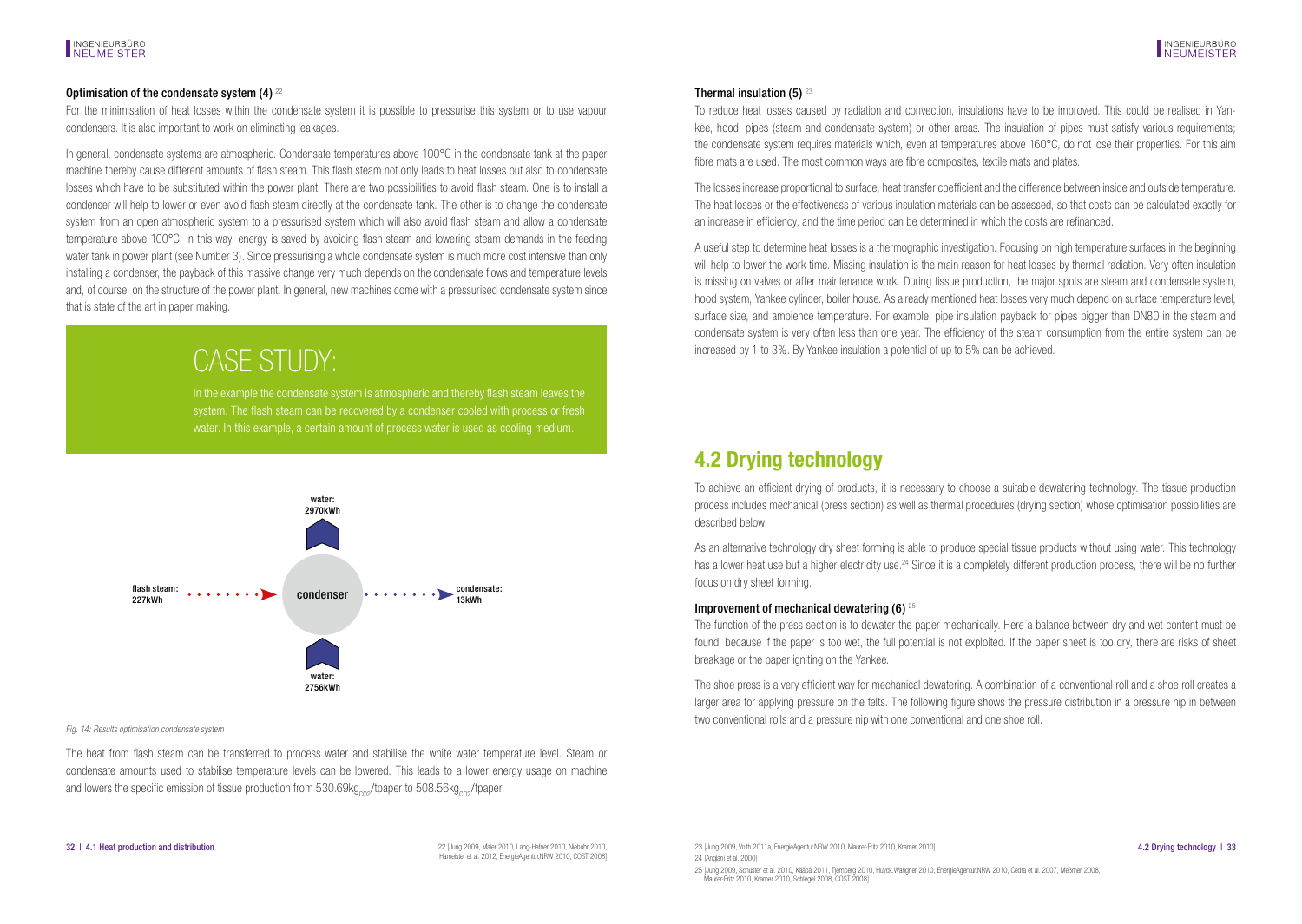![](_page_17_Figure_2.jpeg)

Fig. 15: Comparison of 2 conventional rolls with 1 conventional and 1 shoe roll<sup>26</sup>

This can increase the dry content by 5% up to 45 to 50%. In addition, the paper volume is retained by this form of drainage. As a result, a higher dry content before thermal drying is achieved. This requires less gas to dry the paper sufficiently. So gas is saved in the long run and the emissions are lower.

The removed moisture is discharged to a continuous felt and then carried away. This type of dewatering is very efficient, even though the specific pressure does not increase during pressing.

# CASE STUDY:

Installing a shoe press is one way to improve mechanical dewatering within the press section. In the example an improvement of a 5% increase in APD was calculated. That will reduce the amount of evaporated water in the hood system by 20% and thereby reduce fuel and steam usage. The Sankey below shows the mass balance of the model machine.

![](_page_17_Figure_8.jpeg)

Fig. 16: Results installation shoe press

As a result the CO<sub>2</sub> emissions will decrease. That will lower the specific emissions for tissue production from 530.69kg<sub>co2</sub>/tpaper to  $441.65kg<sub>cos</sub>/tpaper.$ 

### Installation steam box (7)  $27$

The steam box has advantages in production, consistent sheet moisture, increase of the dry content after the press section, improvement of run ability, thinning of the steam demand, and improvement of paper quality and, therefore, improvement of profitability.

As one result, a higher dry content before thermal drying is achieved. This requires less gas to dry the paper sufficiently. So gas is saved in the long run and also the expelled emissions are lower.

Even when the temperature increases only by 10K, the dry content can be increased by 1%. This is possible because the paper can be more efficiently drained by the pressing section because of the lower viscosity. By this gentle form of drainage, the volume of paper is widely retained. The steam box can be used to counteract moisture spikes. Uneven moisture profiles are a major problem in the drying process, their correction results in lower energy consumption.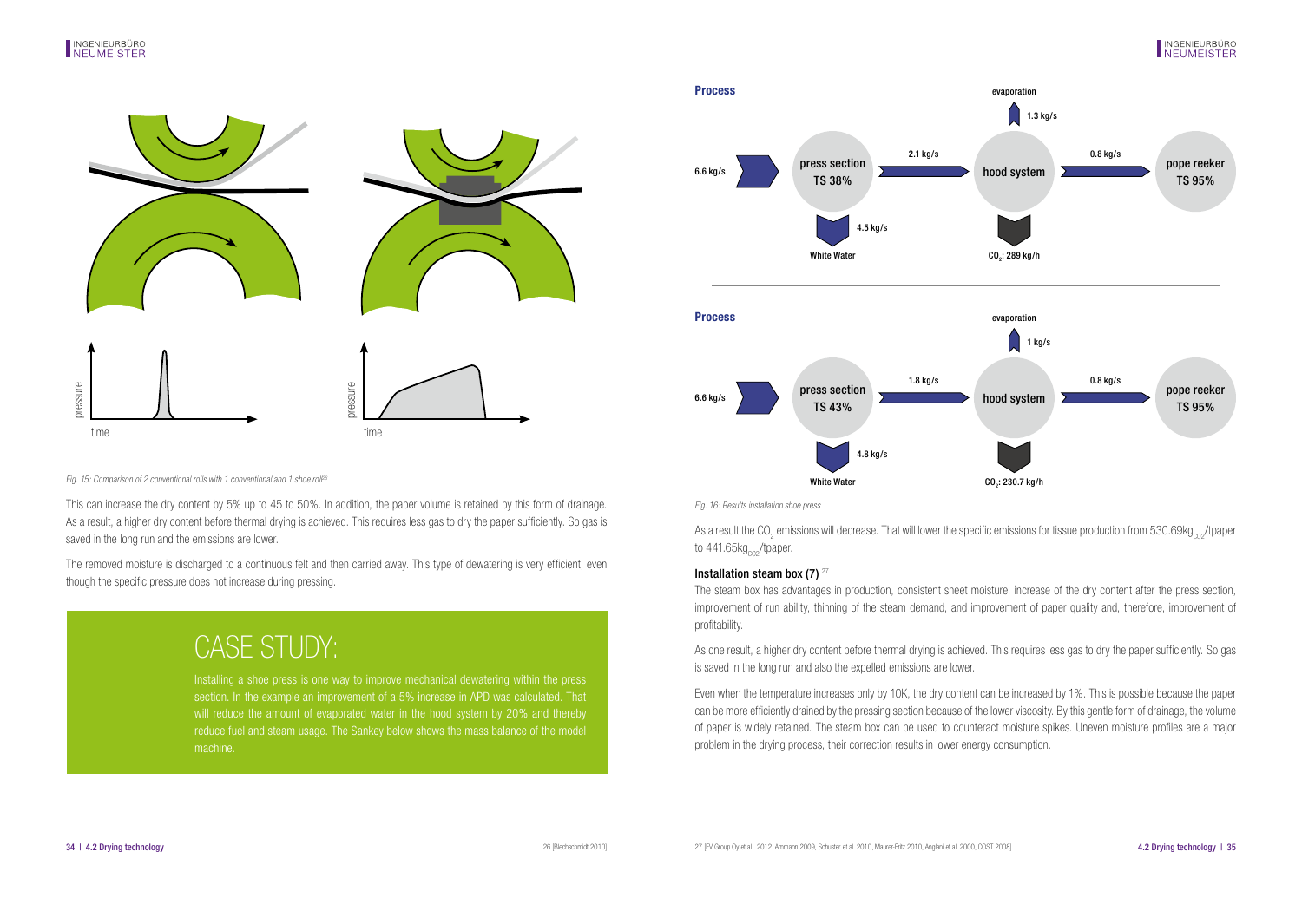### Yankee cylinder concept (8)<sup>28</sup>

Improvement of drying by optimisation of dewatering and heat transfer in order to decrease the steam demand is the target of new Yankee cylinder concepts. There are new technologies for Yankee dewatering and alternative Yankee materials (steel). The application highly depends on the current life expectancy of existing Yankee cylinders and products running.

From an energy point of view using new Yankee materials such as steel, offers a lot of advantages compared to cast iron. Since steel has better solidity properties than cast iron, the design of the Yankee can be much lighter and the thickness of the surface can be up to 20% thinner. The weight of the Yankee will lead to lower power consumption. Its thinner thickness will lead to a better heat transfer and thereby increase the direct drying process. Compared with the same steam pressures, direct drying by the Yankee can be increased by 5 to 7%. A higher amount in direct drying can lead to lower gas consumption in the hood system. The CO<sub>2</sub> intensity has to be calculated based on the specific emissions of steam and gas. Steel Yankees can also improve the production of the machine and provide higher safety levels. Due to losses in stability the pressure in cast iron Yankees has to be reduced over the years. By using steel Yankees this pressure drop is not necessary. That means that the efficiency of the steel Yankee might remain on a higher level compared to cast iron Yankees. Steel Yankees are also runnable on TAD machines.

Another possibility to improve the efficiency of the Yankee by increasing the heat transfer of the surface is the optimisation of the condensate dewatering system of the Yankee and the optimisation of the condensate film thickness within the Yankee contact surface. Since the thermal resistivity of condensate is much higher compared to cast iron, the thickness of the condensate film is very important for the heat transfer. Special siphon designs and turbulence bars help to reduce that thickness and, thus, improve the heat transfer of the Yankee surface.

Reduction of radiation losses of the Yankees can also help to save energy. Since the surface temperature of the Yankee is very high, there are high radiation losses on the front sides. Insulating these surfaces will lower the losses and thereby reduce the energy usage in thermal drying.

An alternative Yankee heating concept is direct Yankee firing29.

### Regulation of the air flow  $(9)^{30}$

Minimising the volumes of air into the hood system will help to save fuel. This can be realised by optimising pressure conditions, temperature levels, volume flows and pipe layout. An important parameter for assessing the air balance of the hood system is the ratio of fresh air to exhaust air mass flow. The water content of the exhaust air is linked to this ratio. By reducing the amount of fresh air the water load increases. There are technical limits due to paper quality and drying capacity within the hood system. Less fresh air will reduce the amount of fuel within the system. It will also have an impact on the heat recovery of the hood system.

Within the hood system leakage air appears to be a disturbing factor. Diminishing leakage air amounts helps to increase efficiency and thereby leads to lower fuel consumption. Since leakage air is not preheated, it lowers the system temperature which has to be compensated by the burners. Installing a permanent and reliable humidity measurement provides information about the actual situation of the hood system in different operating states of the tissue machine. Regulating the inlet air flow by using frequency converters on the fan and humidity measuring should be the first choice. These measures will not only lower the fuel consumption but also the power usage. A detailed hood inspection should also help to find out where most of the leakage air is going into the system. Besides the gap between Yankee and hood, weak spots are very often heat exchangers, fans and pipe dampers.

## CASE STUDY:

Increasing the water load of the hood system will lead to a reduction in fresh air inlet and, as a consequence, to a decrease in fuel usage within the system. The sankey below shows an example calculated with an increase of the water load per dry air starting with 200g/kg up to 400g/kg.

![](_page_18_Figure_13.jpeg)

Fig. 17: Results optimised air flow

As a result, the CO<sub>2</sub> emission due to the fuel usage drops. Lowering the fuel usage in the hood system will lower the specific emissions of tissue production. The specific emissions of the example machine could be lowered from  $530.69kg_{cor}/t$ paper to  $481.49$ kg $C<sub>cor</sub>$ /tpaper.

### Optimisation of burners (10) 31

A large part of the energy is used by the burners. Therefore an optimisation of the burner has a positive effect on the total energy consumption.

The monitoring of the burner system is important. Here, important values are  $0_2$  levels or other combustion indicators such as CO levels.

In this way, anomalies are discovered very quickly and can be solved. A certain content of carbon monoxide, for example, indicates incomplete combustion. Reducing CO levels can help to increase the burner efficiency.

Another possibility to save energy in a burner system is the preheating of the combustion air. This will also reduce the amounts of fuel. It is also possible to preheat the fuel itself which will also lead to a certain amount in fuel reduction.

31 [Kramer 2010, COST 2008]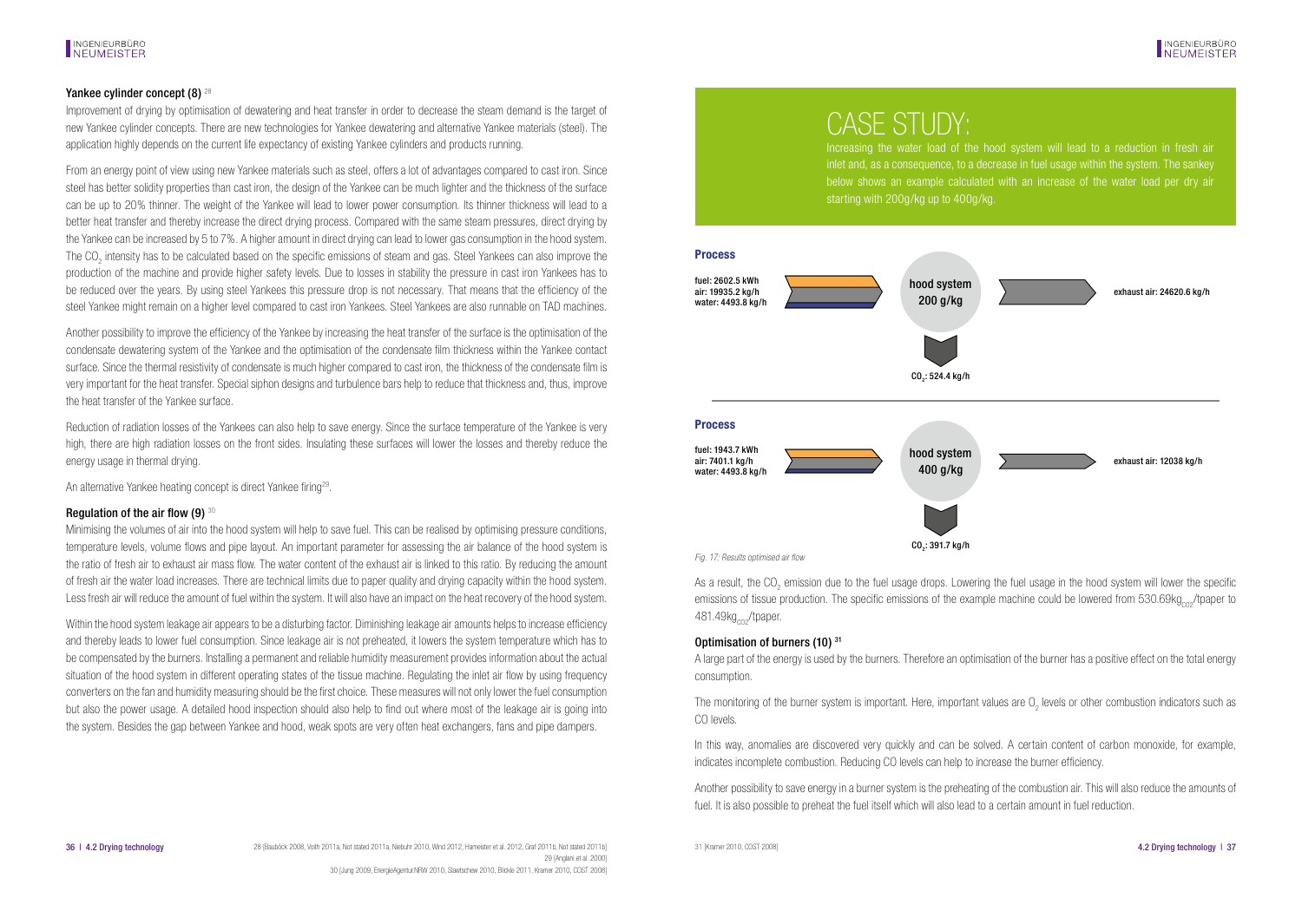## <span id="page-19-0"></span>CASE STUDY:

Preheating combustion air for burners will reduce fuel usage in the hood system. The maximum temperature level of the combustion air is limited by the technical below shows the changes within the balance of the burners.

![](_page_19_Figure_4.jpeg)

Fig. 18: Results optimisation of burners

The reduction of fuel usage in a hood system will reduce the specific emission for tissue production from 530.69kgCO2/tpaper to 519.74kgCO2/tpaper.

### **4.3 Heat recovery**

With regard to tissue production the main waste heat flow occurs at the drying hood of the paper machine. The first heat exchanger is always an air-to-air heat exchanger to preheat make-up air (and often combustion air). The purpose of the following air-to-air or air-to-water heat exchangers is to heat process water or buildings.

In addition to the hood exhaust air there are other sources of waste heat that can be harnessed. For example there are possibilities to recover heat from the vacuum system, compressors or waste water by finding an attractive heat sink.

The heat recovery system of the hood can be divided into two steps, primary and secondary heat recovery. Primary means the heat transfer within the hood system. In general, this is the first heat exchanger for preheating make up air and combustion air. Secondary means the heat transfer out of the hood system. Commonly, these are heat exchangers for building heating, process water or fresh water.

### Optimisation of the primary heat recovery of the hood (11) 32

The improvement of the efficiency of the hood heat recovery system shall start with the primary step. It is most important to avoid or reduce leakage air to its minimum. Leakage air is cold air sucked into the system by underpressure through various leakages causing a higher fuel demand on the burners as a result of stabilising the system temperature level. Weak spots for leakage air are very often heat exchangers, fans, and pipe dampers. Combustion air shall also be preheated. It is possible to combine the preheating of combustion air with the preheating of make-up air. With combustion air it is possible to take care of the maximum temperature due to the burner and combustion fan design. Preheating combustion air will reduce the fuel demand on the burner. Preheating make-up air is the biggest potential to reduce fuel usage in the hood system. This is generally already state of the art, but very often heat exchangers are inefficient which leads to a bigger upper temperature differential. One reason for an inefficient heat transfer can be dust deposits on the pipe or plate surfaces. Those deposits are to be removed regularly in order to improve the heat transfer. Another reason is a faulty heat exchanger design which does not fit actual temperature levels and mass flows. This is very often caused by continuous improvements of the machine speed without increasing the primary heat exchanger. Therefore, the heat exchanger surface has to be increased in order to lower the upper temperature differential and increase the total heat transfer from exhaust air to make-up air.

# CASE STUDY:

Increasing the primary heat exchanger recovers more heat directly for the hood system. That will lead to an increase of the temperature level of fresh air and lower the exhaust air temperature behind the heat exchanger. The sankey below shows the energy balance of the example.

![](_page_19_Figure_15.jpeg)

38 | 4.3 Heat recovery statement al. 2000 29 [Anglani et al. 2000] 29 [Anglani et al. 2009, Lang-Hafner 2010, Hutter et al. 2010, EnergieAgentur.NRW 2010, Kramer 2010, UBA 2004, COST 2008] 4.3 Heat recovery | 39

29 [Anglani et al. 2000] 30 [Jung 2009, EnergieAgentur.NRW 2010, Slawtschew 2010, Blickle 2011, Kramer 2010, COST 2008]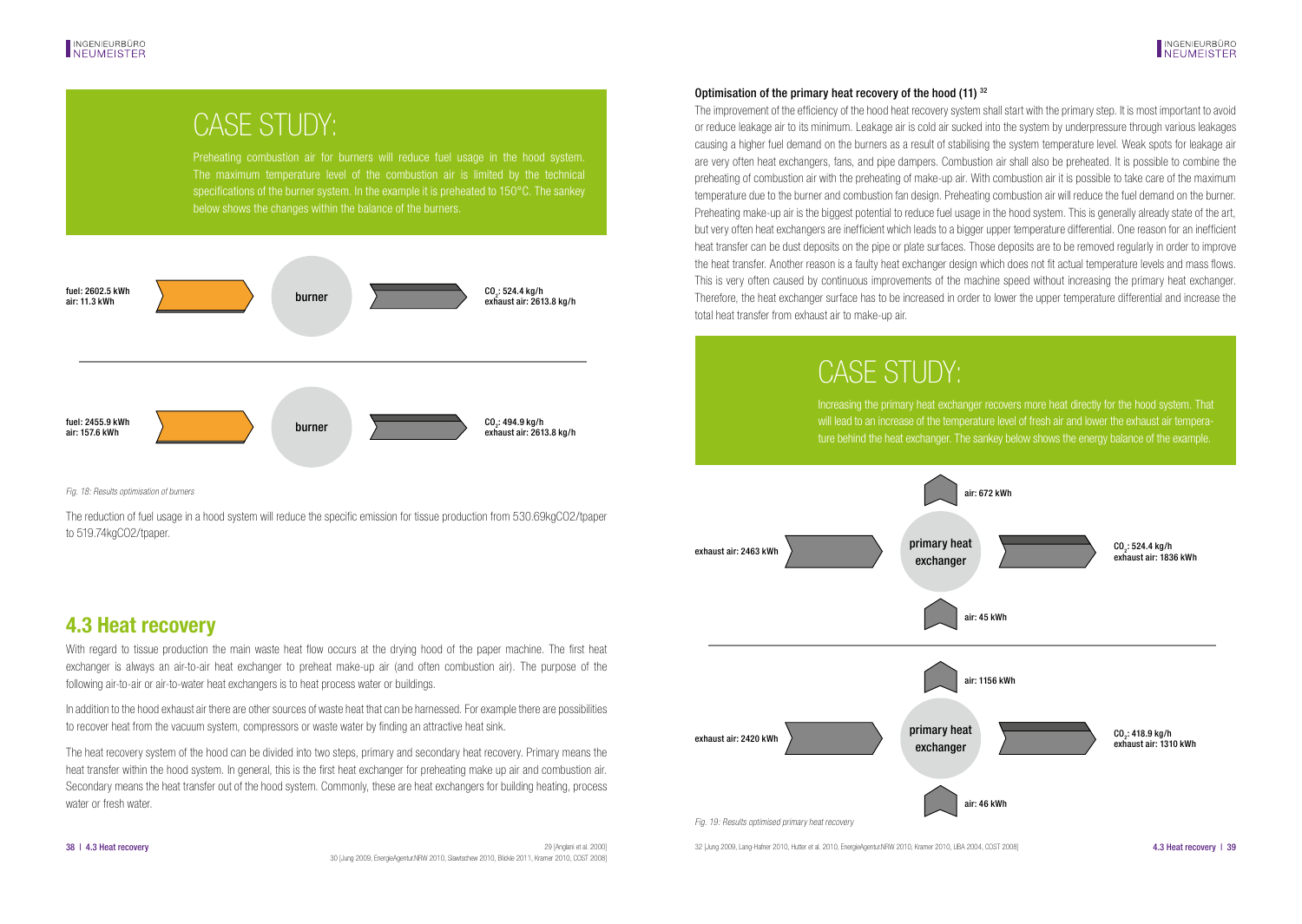There, the upper temperature differential is lowered from 150K to 50K. The fuel usage of the hood system will decrease accordingly. As a result, the specific emissions for tissue production are lowered from  $530.69$ kg<sub>co-</sub>/tpaper to 491.58kg<sub>co-</sub>/tpaper.

### Steam production with waste heat (12)

In paper production, a large amount of steam is required for the drying process. The steam is used in the Yankee cylinder, in a steam box, or as an additive heat source. To save energy, either the steam consumption can be reduced, or the steam can be generated from waste heat.

The alternative steam generation is an important factor in the production of paper. For this purpose, a re-evaporation unit can be used. However, a high temperature level is needed. These high temperatures occur only in the hood system. There are re-evaporation systems to generate steam by using waste heat from the hood system. The steam could be reused in tissue production.

#### Waste heat utilisation for heating process water/ spray water (13) 33

It is possible to use waste heat from the hood system to heat process water. This optimises the tissue production process.

As described above, the heat recovery system of the hood system can be divided into two steps: primary and secondary heat recovery. The secondary heat recovery commonly consists of heat exchangers for building heating or process water, fresh water. Depending on mass flow and temperature levels heat from exhaust air of the hood system is suitable for building heating and thereby substituting steam or other necessary fuels. Recovering heat for heating from hood system behind the primary heat exchanger can be handled by a common air to air or air to water heat exchanger, depending on the heating system. For example this heat can be used for heating up fresh air for machine hall ventilation or for heating up central heating systems. The next step in heat recovery can be used to heat up process water or fresh water. For heating process water very often scrubbers are used. This technology is useful if it comes to process water loaded with particles which can cause problems in normal heat exchangers. Scrubbers are also very effective, since there is a direct heat transfer. For preheating fresh water it is recommended to use heat exchangers since there are particles in the exhaust air. The order of several heat exchangers very much depends on the temperature and mass flow levels of both sites. Usually, scrubbers are the last step. But it can also be attractive to install fresh water heat exchangers on top of the scrubbers to lower the exhaust air temperature level even more. If the machine showers are running on fresh water, preheating that water up to process temperature level or even higher is attractive, since process water temperature level increases. But also preheating water for chemicals can be interesting; or a combination of both. Besides preheating, additional fresh water for the process can be attractive since cold water can cause problems with fibres. Heating process water has several advantages. A higher process temperature can lead to a better mechanical dewatering resulting in a lower fuel and steam usage in thermal drying to reach the final drying content of the paper. Roughly one can say that increasing the temperature level of white water by 10K can lead to an increase of mechanical dewatering behind press section by 1%, which leads to a lower steam and fuel usage in hood system by 4%. Of course, there are technical limits regarding the maximum temperature of white water. The heat recovery system for process water can also help to reach a stable temperature level over the year and, thus, lowering steam amounts formerly necessary to stabils the process. If the mechanical dewatering can be improved due to a higher process temperature level, that can also improve the run ability of the machine.

# CASE STUDY:

Heating up white water will lead to a better mechanical dewatering in the press section and thereby lower fuel and steam usage in the drying section. Commonly an increase by 10K in white water will lead to an improvement of 1% mechanical drying in press section and, thereby, lowering the amount of water evaporation in hood system by 4%. Within the model machine the water temperature could be raised by 16K and steam usage for stabilising white water temperature level could be lowered. The sankey below shows the energy balance of an example heat recovery for heating up white water.

![](_page_20_Figure_11.jpeg)

Fig. 20: Results installation heat recovery for process water

In the example the specific emissions of tissue production are decreasing from  $530.69$ kg<sub>co</sub>/tpaper to  $438.23$ kg<sub>co</sub>/tpaper.

### Usage waste heat vacuum system (14)

Depending on the type of vacuum system it could be attractive to recover waste heat from vacuum pumps. The exhaust air temperature level and the volume flow are very much dependent on the type of the vacuum pumps and the vacuum demand on the machine. Water ring pumps have much lower exhaust air temperature levels than turbo blowers. Typical exhaust temperatures of water ring pumps are between 30 to 50°C. It is highly dependent on sealing water temperature level and mass flow. Since the efficiency of the water ring pumps are very much dependent on sealing water temperature levels, it is recommended to keep them at a low level. This will also lead to a lower exhaust air temperature, which makes the design of a heat recovery system more complicated. But with a suitable heat sink it is, of course, possible. The exhaust air temperature of turbo blowers is above 100°C and, therefore, much more suitable for heat recovery systems. It is possible to find several attractive heat sinks within the paper making process for this heat source, such as building heating, process water or fresh water.

### Usage waste heat compressors (15)

Recover waste heat from compressors could be attractive to substitute other heat sources. In general, there are two different types of cooling systems for compressors. On the one hand there are air cooled compressors, on the other hand there are water cooled compressors. The temperature level of the cooling medium is very much dependent on the inlet temperature and on the mass flow. Using the warm air from air cooled compressors can be attractive for direct building heating during the heating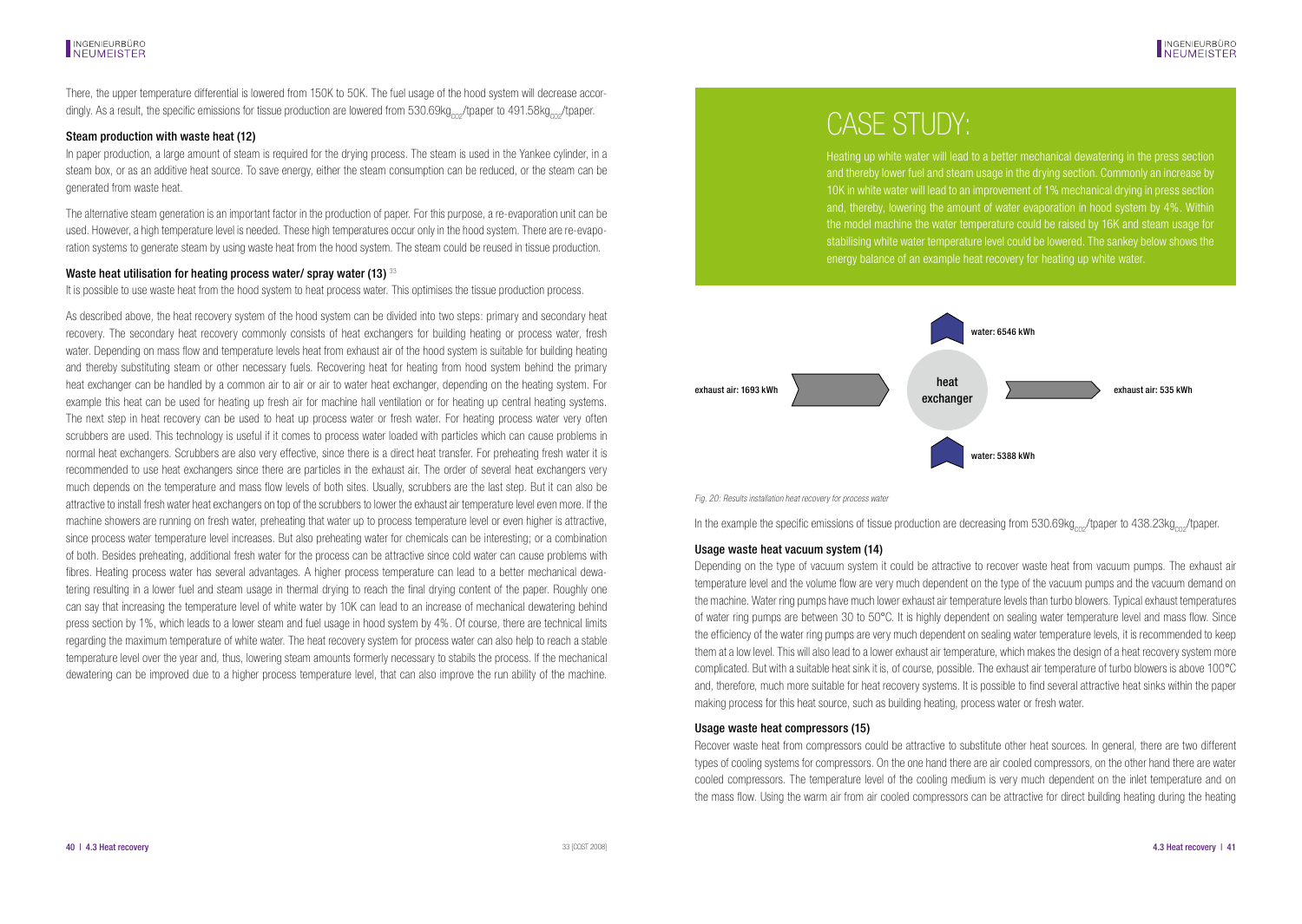<span id="page-21-0"></span>period. Air to water heat recovery system are also available for air cooled heat exchangers, which makes the heat source not only attractive for central heating, but also for other heat sinks in the production process, such as process water and fresh water. This is the same for water cooled compressors. Very often only small compressors are available directly for paper making, but much bigger ones for running converting lines.

### Usage of waste heat from waste water (16) <sup>34</sup>

A lot of heat is leaving the plant by waste water on a low temperature level. Recovering this low caloric heat is possible, if an attractive heat sink can be found. This is difficult, since waste water has nearly the same temperature level as process water. One of the most suitable heat sinks is fresh water. Preheating fresh water by transferring heat from waste water can help to stabilise the process water temperature and, thereby, reduce heat consumption. Sometimes cooling of waste water is necessary due to regulations regarding the maximum waste water temperature level. Cooling waste water by using fresh water can decrease or eliminate power consumption for running cooling towers and even avoid problems with smell. So transferring heat from waste water has not only energy saving aspects but also process stabilising points.

### Usage of heat numps  $(17)$   $35$

The installation of heat pumps to support heat recovery in order to decrease the heat demand could be attractive. It highly depends on temperature levels and correlation of heat source and sink.

In paper production, a lot of heat is required for drying; usually this energy is not optimally recycled, so that a certain amount of heat is lost. The heat is usually lost through the exhaust gas and is released to the atmosphere. Therefore, the main focus should be the optimal usage of waste heat. One way of recovery is the heat pump. Heat pumps are used to increase the temperature level of heat sources. This is done to make the waste heat available for other processes. Without upgrading the heat, the energy would be lost.

However, the heat pumps also require energy. This can happen through use of primary energy or waste heat streams. Heat pumps are suitable for the supply of building heating. Water can also be heated; this can be done by the use of waste water. As another heat source, the sealing water of the vacuum system can be used.

In the paper industry, there are not many heat pumps; the reason is that there are better and more direct heat sources. This energy can be better used for multiple systems. In general, heat pumps can be used in three areas: supply air, heating cycle and possibly district heating.

## **4.4 Room air conditioning**

This chapter concentrates on heating; air-conditioning and exchange are not considered.

### Optimisation of hall/ building heating (18) <sup>36</sup>

A mentionable part of the energy use is required for building heating. It is helpful to check temperature levels, air change rates, to implement a control system, a dew point regulation, and central heating including the use of waste heat.

An important aspect is the optimisation of heating the machine hall and other buildings such as converting or administrative. First of all, the heat loss can be reduced by insulating walls and roofs. In the machine hall, heating is also intended to prevent the corrosion and mould growth.

These problems should be countered by good ventilation and sufficient heating. An easy way of heating the building is the extraction of heat from the exhaust. For example, this can be realised by a heat exchanger after the primary heat exchanger of the hood system or by using other exhausts in the system that are suitable for the required temperature levels in the heating system. Also heat recovery from the exhaust building air might be suitable to preheat fresh air in a first step.

With rising energy prices, it is becoming uneconomic to operate the heating with steam; instead existing and unneeded heat should be used. To achieve the maximum potential, the heating system should be monitored and automated. Only with an optimal adjustment to the current operating status of the machine can the maximum potential be retrieved.

Even with successful optimisation, two factors in the machine hall must be considered: the dew point and the air exchange rate. Depending on the system, the hall temperature can be reduced by a few degrees, without falling below the dew point. Also the air exchange rate can be optimised by an optimal air flow. Ideally, the warm air is supplied to the machine level; there will not be any interference by other natural air flow currents. Since less air is supplied, also less power is required for the heating, and the fans save power.

### Housing of raw materials (19)

Since the process temperature is between 30 and 50°C, cold raw materials cause a temperature drop in the system balance which has to be compensated by additional heat. To lower the additional heat rate or to increase the process temperature level. which can lead to advantages in several process steps and mechanical dewatering, increasing the temperature level of raw materials can be useful. In general, raw materials are stored in non-heated buildings or even outside. Housing all raw materials and heating the buildings will lead to a higher average temperature. These storage buildings can be a possible heat sink for low caloric heat sources within the production.

### **4.5 Water use and water treatment**

In paper production, large quantities of water are used, typically of fresh water. As a consequence, there are also large amounts of waste water, which is often directed straight to the channel. In this way, much potential is lost, as fresh water must be supplied constantly, only to compensate the losses caused by the waste water. In addition, the waste water often has temperatures of 20 to 40 °C; also the potential of this heat is simply wasted. It would be much more useful to filter and recycle this water; thus its heat remains in the system. As less fresh water has to be used, through the use of process water, the temperature in the system is also stabilised.

The optimisation of water cycles is, thus, a target within the reduction of GHG emissions. There are possibilities of cleaning process water to reuse it at a higher quality level. Furthermore, there are possibilities to improve the use of water at a higher temperature level for more efficiency. Aspects that are examined in this section are the optimisation of sealing and the use of cooling water as well as the treatment of process water in order to replace fresh water.

#### Optimisation of fresh water use (20) 37

Fresh water is used for several purposes. Such as

· chemical preparation

· additional process water · cleaning water, e.g. showers for the felt and wire conditioning · sealing water, e.g. for the vacuum pumps · cooling water, e.g. for hydraulic units and air compressors

34 [Hutter et al. 2010, Schuster 2011, Kramer 2010] 35 [Kuitunen et al. 2011, Arens et al. 2010] 36 [Jung 2009, EnergieAgentur.NRW 2010, Niebe 2009] 42 | 4.3 Heat recovery exceeded that the and water treatment | 43 [Hutler et al. 2010, Schuster 2011, Kramer 2010] 37 [COST 2008] 45 Water use and water treatment | 43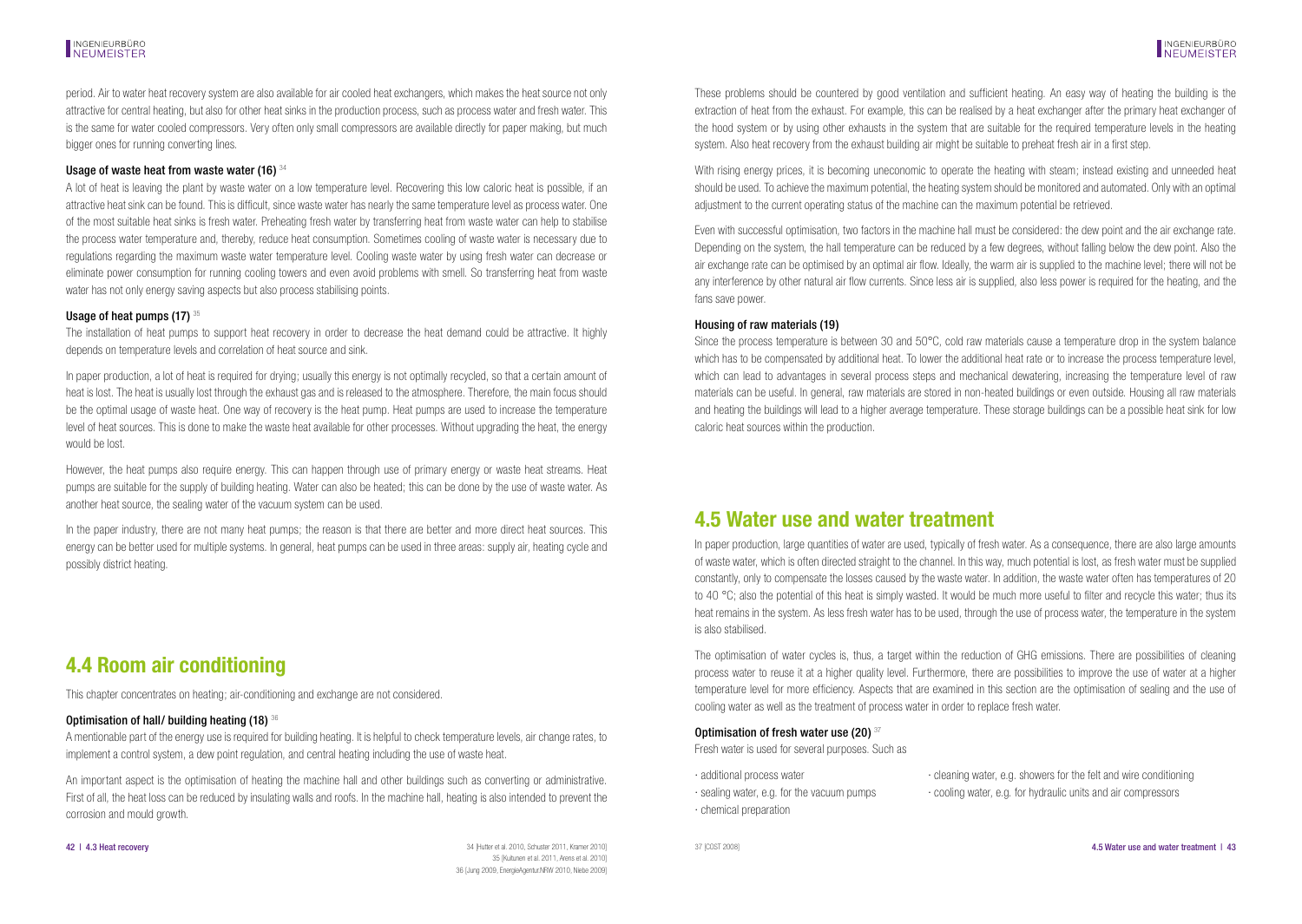<span id="page-22-0"></span>Sealing water for vacuum pumps needs to be at a low temperature level. This sealing water can be recovered and added to the process. Cooling water can also be recovered and be used as process water. Recovering these water flows can reduce cold water inlet and stabilise or even increase process water temperature level.

### Treatment of process water (21)  $38$

The target of water treatment is the increase of efficiency of material by recovery of fibres and provision of cleaned clarified water as replacement for fresh water and the increase of productivity by removing interfering substances from the water cycle. Water treatment takes place at the paper machine and in the stock preparation. The same types of cleaning modules can be used in both areas. Treatment is by mechanical and chemical separation methods.

The task in the paper machine is the recovery of fibres and the provision of clarified water, and in the stock preparation the discharge of interfering substances and the increase of material efficiency.

In some cases it is possible to use clarified water instead of fresh water. For this purpose, the clear water must have a high quality, especially at high pressure nozzles and for use as sealing water, where particulate matter can lead to higher wear or even destruction of materials and equipment. The disparity in the amount of clear water required and a simultaneously required high quality at very few processes throughout the plant, leads to the development of multi-stage water treatment solutions.

As a result, a reduction of the heat demand within the system can be achieved. A well designed water system within a paper plant will not only lead to a reduction in the fresh water intake and thereby lowering acquisition costs, but it can raise the process water temperature because of closed circuits. As an estimate it is possible to calculate that a 10K increase of process water temperature leads to a 1% increase in dryness after the mechanical drying process, and this in turn leads to 4% less thermal energy consumption in the drying section.

Precision cleansing of pre-treated water is often based on filtration processes. Several filter types are available, for example drum filters with very fine lining (microfiltration), reversible flow filters, cartridge filters, sand filters, including filters for ultra-filtration and nano-filtration. Of course, pumps, pipes, and other hydraulic systems are required. It could also be necessary to apply ozone and carbonate removal systems. The type of purification system depends on the target quality of the needed water and the level of water recovery.

By using ultra-fine membrane filter systems, a very good water quality is reached. This type of filter removes all solids, microorganisms, and the anionic trash content decreases by 50%, also the separation efficiency is up to 1.000 times higher than in the microfiltration.

Reducing the specific amount of fresh water inlet into the circuit can cause several problems, such as the increase in the concentration of organic and inorganic substances. These effects are important to note.

For organic material this can reach 25 to 40gCOD/l in facilities with closed loops and using recovered paper. These substances can disrupt the production process and are, therefore, unwanted impurities. Another important aspect of concentration is the rising levels of electrolytes in the process water, which can be accurately measured with conductivity.

Microorganisms find the ideal surroundings to thrive within water circuits. Organic extracts from fibres, leftovers from a number of additives, starches and impurities from the employed recovered paper provide an abundant food source. Temperatures of about 25 to 45 °C are also almost perfect conditions. Biocides are employed to inhibit microbiological activity in water circuits. Further problems of rising concentrations, due to narrowing of the water circuits, are odours, which result from the feeding process of some bacteria, organic slime resulting from the growth of biofilm, high levels of calcium oxide, which lead to deposits, rise in salinity levels and corrosion.

## **4.6 Process monitoring**

### Energy management (22) 39

As an applicable tool, energy management is able to detect potentials of energy savings and leakages in the system in order to reduce energy use.

An energy management system linked to the ISO 50001 standard is very helpful for reducing the total energy use of the plant. ISO 50001 helps to build a structure with the target of energy reduction. It creates task forces within the company for analysing the process, finding essential optimisation work and developing a plan for process optimisation over the next decade. Creating an energy management is a lot of work but worth it. Since process optimisation is a continuous effort, it has to be well planned and organised. An energy management system is one of the most sustainable management tools for lowering energy consumption of the plant. It helps to find the right decisions for increasing energy efficiency.

### Maintenance program (23)

A well-functioning maintenance program is able to improve efficiency in all areas of energy use. Therefore it is necessary to combine the maintenance programme with ideas of energy saving.

Since tissue making is a very complex process, it is essential to have a structured maintenance program. The efficiency of the process is highly influenced by the proper functioning of all parts. For example, in the hood system the amount of leakage air can be reduced by regular inspections and preparation of piping dampers, heat exchangers or fans. Also leakages in steam and condensate systems can be found in time before they cause increased energy consumption over the year. There are many more places within the production where regular inspections and short term maintenance can help to avoid an increase or even to lower energy consumption.

# CASE STUDY:

In the example it was possible to reduce fresh water usage by making several changes within the process. Cooling water for hydraulic systems and sealing water for vacuum pumps was recovered. Sealing water for pumps was reduced. Furthermore, cleaned process water was used for felt showers. As a result, fresh water usage dropped by 16.3m³/h in this example. This increases the white water temperature level and, thus, reduces the amounts of steam or condensate to stabilise the white water temperature level. The increase of white water temperature level can also improve mechanical dewatering in press section. In the example it was possible to lower the specific emission of tissue production from 530.69 $k_{Qzz}/t_{D}$  aper to 477.83kg<sub>an</sub>/tpaper.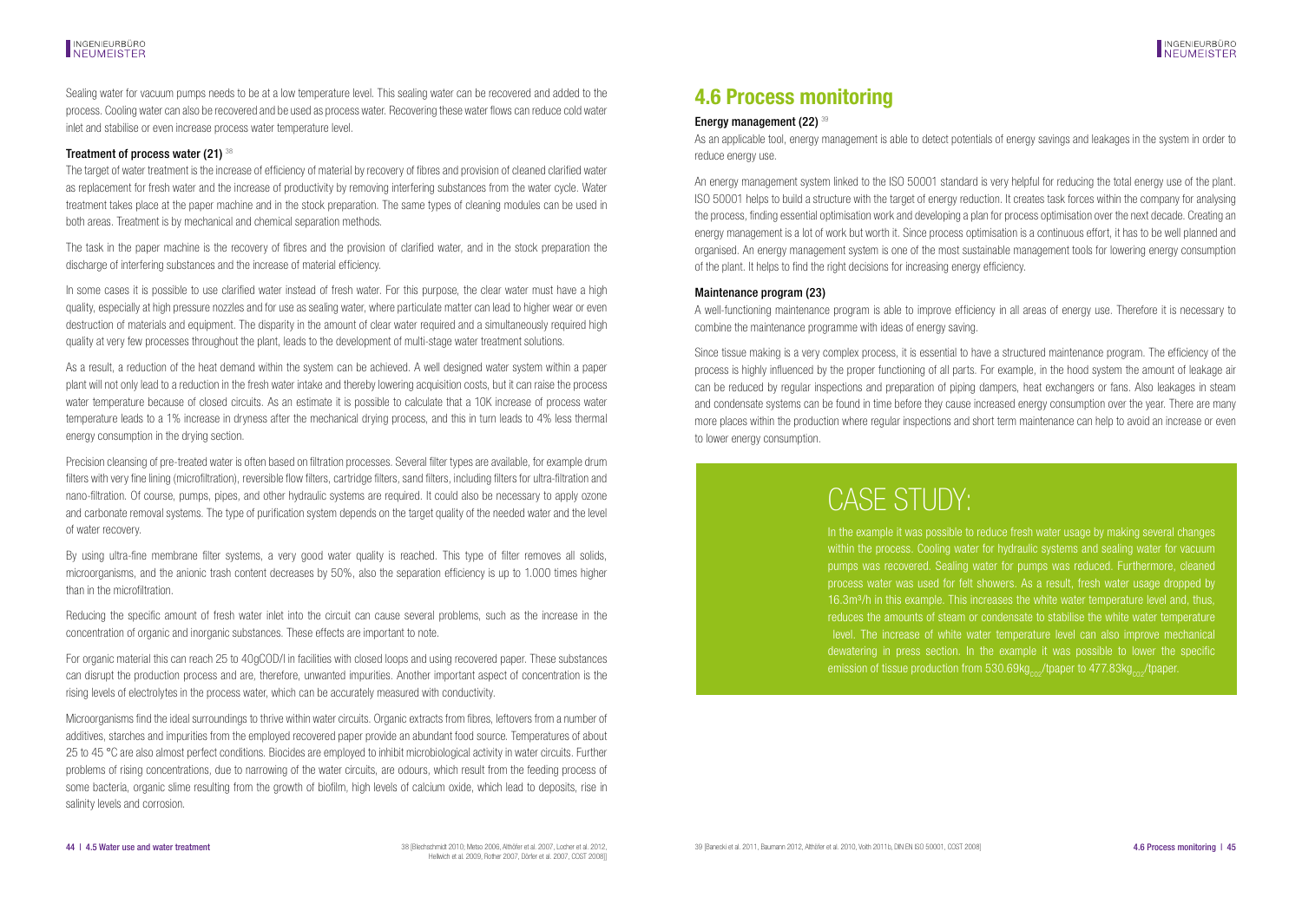![](_page_23_Picture_0.jpeg)

COMBINATION OF MEASURES AND CONCLUSIONS

![](_page_23_Picture_2.jpeg)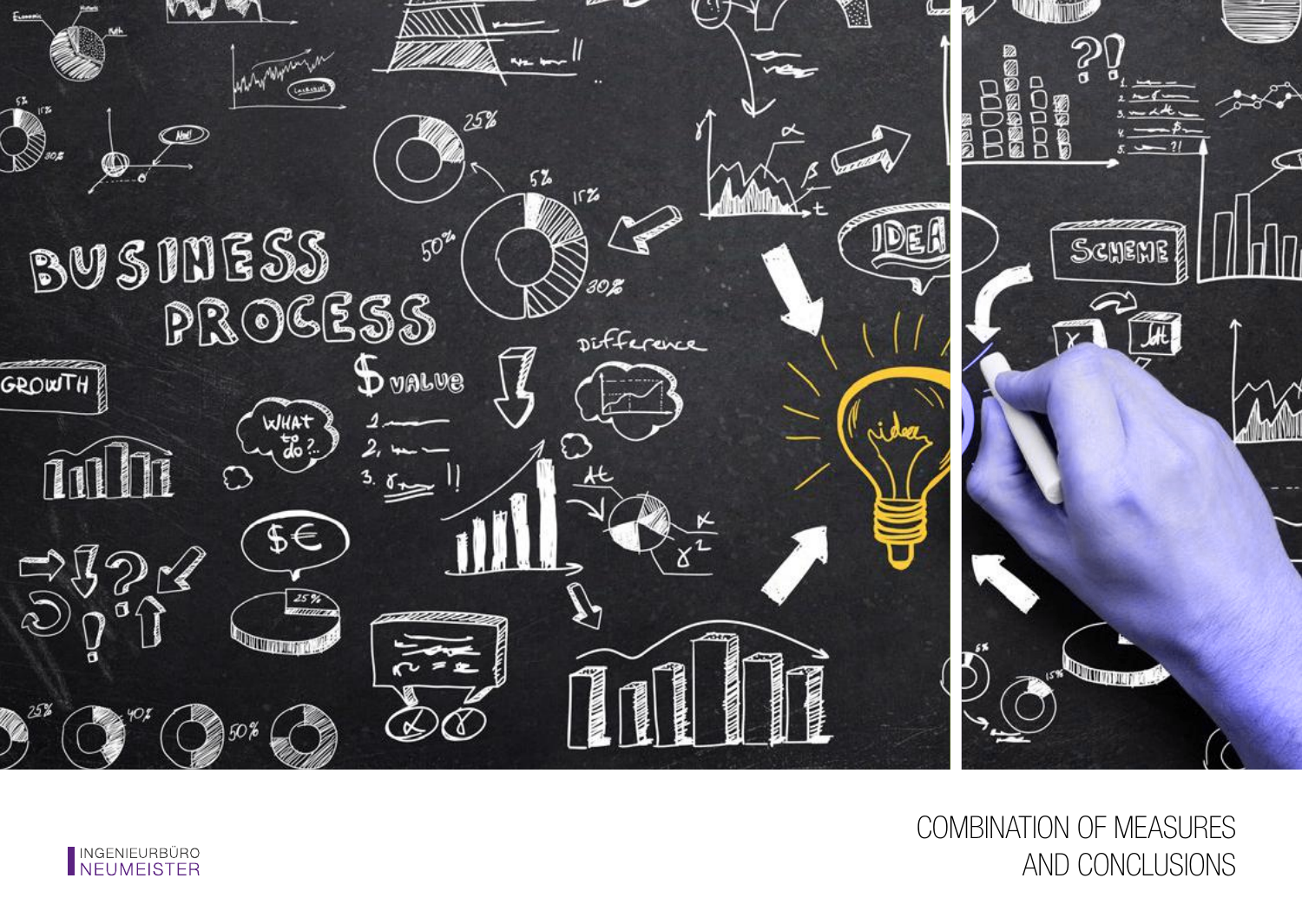### <span id="page-24-0"></span>**5 Combination of measures**

When looking at the ETS benchmark for tissue with  $334\text{kg}_{\text{cor}}$ /tPaper as a long term target for the optimisation, this can only be reached by a combination of different technical changes within the process. An example in this chapter gives an impression of the impact of different technical combinations on the CO<sub>2</sub> intensity. All results, of course, are based on the model machine that has been used before in this guideline.

For the example of the combination the following technical changes have been chosen,

### (A) Improvement of mechanical dewatering

A possible technical change in the press section could be the implementation of a shoe press to improve the mechanical dewatering. In this example an improvement of a 5% increase in APD was calculated. The machine starts at a level of 38%TS after press section. The maximum level of TS after press by using a shoe press very much depends on constructive, functioning and product issues of the machine and, of course, on the shoe press itself. An optimum of shoe press technology is now between 50 to 55%TS in tissue production.

### (B) Regulation of air flow in hood system

An important figure within drying processes is the waterload of the exhaust air. The waterload, of course, varies considerably, depending on the type of the drying process and, in tissue production, also very much on the construction of the hood, functioning of the machine and the product itself. For the example, an increase of the waterload from  $200g_{\text{water}}/kg_{\text{A}}$  to  $400g_{\text{water}}/kg_{\text{A}}$  was calculated. This can be realised by using a regulation system for fans based on a permanent humidity control.

### (C) Preheating combustion air for burners

Preheating the combustion air for burners is a well known technical change for reducing fuel. The combustion air in tissue production can be preheated by using waste heat from the exhaust air. The heat transfer can be linked to the heat transfer for make up air or realised by using a separate heat exchanger. In the example, the same heat exchanger already installed to preheat make up air was used. The temperature, thus, depends on the make up air temperature. It was limited to 250°C.

### (D) Increasing primary heat exchanger

The primary heat exchanger transfers heat from exhaust air to make up air/ combustion air in the first step of the heat recovery system. In the example, the capacity of this heat exchanger was increased to an upper temperature differential of 50K. In this way, the temperature level of make up air/ combustion air could be increased.

#### (E) Waste heat utilisation for process water

Increasing process water temperature has many advantages within the tissue making process, not only for stock preparation, but also for the tissue machine. Increasing the temperature level of the white water by 1 circuit can lead to an increase of mechanical dewatering. In the example, an increase of mechanical dewatering by 1% leads to 10K of process water temperature increase.

### (F) Waste heat recovery for building heating

When substituting steam/ fuel used for building heating, it can be attractive to recover heat from the exhaust air of the hood system. Therefore, a heat transfer of 500kW in maximum to the heating cycle within the example was calculated to substitute steam.

### (G) Optimisation of fresh water usage

When reducing fresh water or recovering cooling water, sealing water from vacuum pumps can help to reduce the energy needed

for stabilising the process water temperature level or even increase it. In the example, sealing water was reduced, cooling water was optimised, and fresh water was substituted by using filtered process water.

The following graphic shows the results obtained by the combination of the seven technical changes mentioned before. It is obvious that only some of the results are below the ETS benchmark. In reality it is not always possible to lower CO<sub>2</sub> intensity below EU ETS benchmark level using BAT and BP technologies. The reasons are technical limits and different technical circumstances of the existing machines.

![](_page_24_Figure_21.jpeg)

Fig. 21: Results CO2 intensity scenarios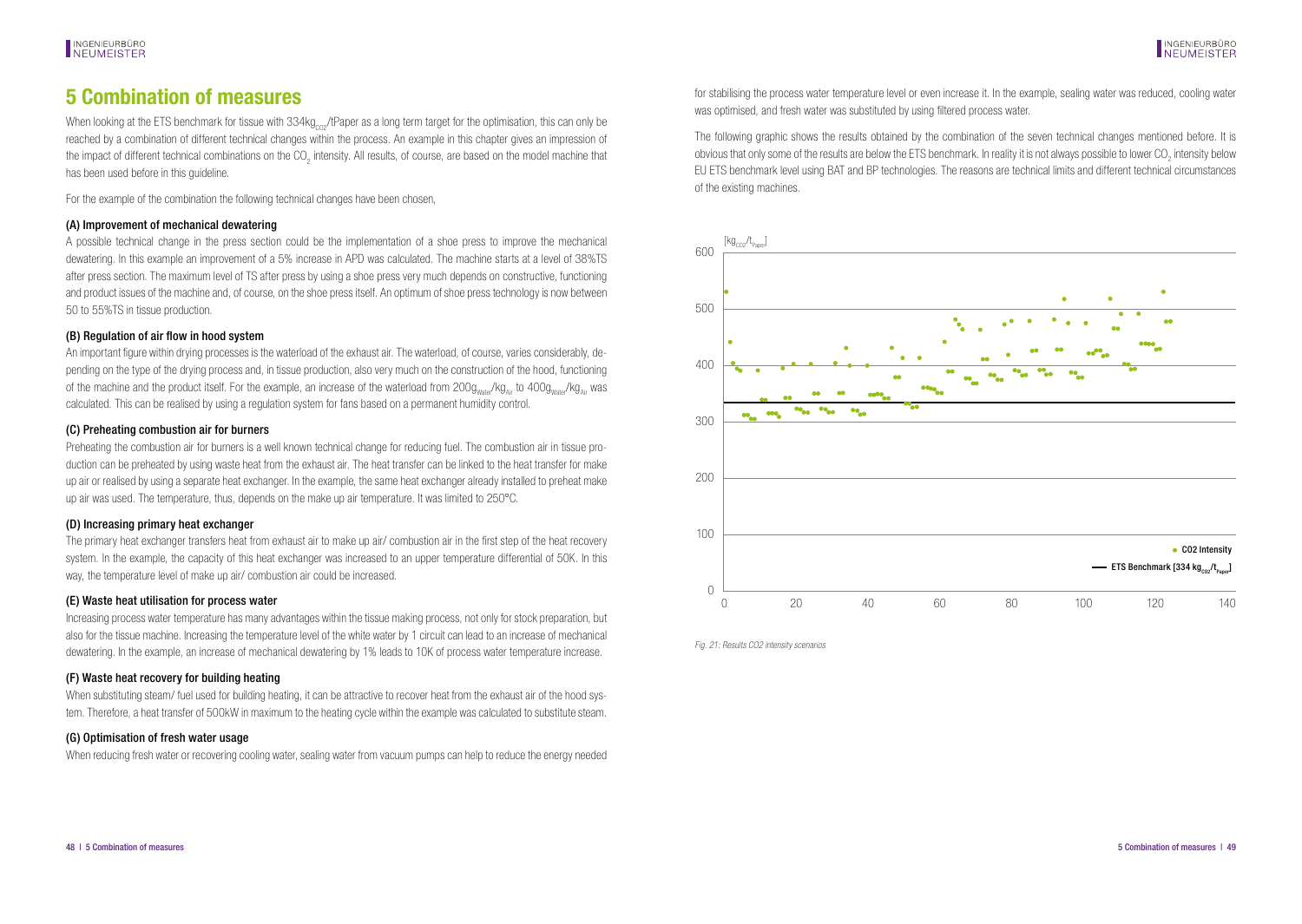#### <span id="page-25-0"></span>**INGENIEURBÜRO** NEUMEISTER

The following chart gives an overview over the combinations, summarising all combinations which are able to lower the CO2 intensity of the example below EU ETS benchmark. Each scenario includes the optimisation of the mechanical dewatering (A) and the waste heat utilisation for process water (E). Both technical changes increase the APD and, thereby, lower the energy usage in the hood system. The regulation of air flow in the hood system (B) is also important in order to reduce energy usage in the hood system, too.

Tab. 2: Overview results ETS benchmark combinations

| <b>Profiles</b> | CO <sub>2</sub> Intensity [kg <sub>co2</sub> /tPaper] |
|-----------------|-------------------------------------------------------|
| ABCDE           | 311.93                                                |
| <b>ABCDEF</b>   | 311.60                                                |
| <b>ABCDEFG</b>  | 305.22                                                |
| <b>ABCDEG</b>   | 305.55                                                |
| <b>ABCE</b>     | 315.26                                                |
| ABCEF           | 314.92                                                |
| <b>ABCEFG</b>   | 314.92                                                |
| <b>ABCEG</b>    | 308.82                                                |
| <b>ABDE</b>     | 323.12                                                |
| <b>ABDEF</b>    | 322.77                                                |
| <b>ABDEFG</b>   | 316.31                                                |
| <b>ABDEG</b>    | 316.64                                                |
| ABE             | 323.31                                                |
| <b>ABEF</b>     | 322.96                                                |
| <b>ABEFG</b>    | 316.41                                                |
| ABEG            | 316.75                                                |
| <b>ACDE</b>     | 320.28                                                |
| <b>ACDEF</b>    | 319.95                                                |
| <b>ACDEFG</b>   | 313.43                                                |
| <b>ACDEG</b>    | 313.75                                                |
| ADE             | 332.53                                                |
| <b>ADEF</b>     | 332.18                                                |
| <b>ADEFG</b>    | 325.56                                                |
| <b>ADEG</b>     | 325.90                                                |

## **6 Conclusions**

As described above, best available technology and best practice offer many possibilities for reducing the specific GHG emission intensity in tissue production. Balancing a combination of different technical changes leads to a different result than simply balancing each technical measure itself. Therefore, thermodynamic modelling is essential for calculating interactions between the technical changes within the process.

As an example of a possible optimisation of a tissue machine, several technical changes on the model machine were calculated to show the effect on the CO<sub>2</sub> emission intensity. Therefore, a six step optimisation was designed.

Based on the design of the model machine with a specific emission factor of  $530.73kg<sub>cor</sub>/tpaper$ , the mechanical dewatering of the press section was improved in the first step. This could be done by a shoe press, for example. An improvement by 5% behind press section was calculated, leading to a reduction of 20% evaporated water in the hood system and, thereby, to a reduction of steam and fuel usage. The specific emissions decrease by 17% compared to the design to 441.65kg<sub>co2</sub>/tpaper.

Based on step one, the primary heat exchanger was increased in step two and, consequently, the heat recovery directly in the hood system. The heat flow from exhaust air to fresh air increased and, thus, the gas usage of the hood system could be lowered. The upper temperature differential was calculated by 50K for the new heat exchanger. Together with step one, step two lowers the specific CO<sub>2</sub> emissions compared to design by 22% to 413.06kg<sub>co2</sub>/tpaper.

The next step, step three, shows the effect of an optimisation of the burner system. In this step a preheating of combustion air up to a temperature of 150°C was added. That lowers the fuel usage of the burners and reduces the specific CO<sub>2</sub> emissions compared to design by  $24\%$  to  $405.02kg<sub>cor</sub>/tpaper.$ 

The following step, step four, shows the influence of the air regulation within the hood system. Therefore, the water load of the exhaust air was increased to 400g/kg. This lowers the fresh air exchange rate of the hood system and, as a result, the fuel needed within the burners. The specific emissions could be lowered by 25% compared to design to 395.66kg<sub>co</sub>/tpaper.

In the next step, step five, the fresh water usage of the machine was optimised. Therefore, cooling water and sealing water for vacuum pumps were recovered. A certain amount of sealing water for pumps was reduced by installing a temperature regulating system. Finally, filters to clean process water were installed to use filtered process water for low pressure and high pressure showers. In this way, it was possible to reduce the amount of fresh water for stabilising the process water temperature so that the former energy input for the stabilising temperature level could be lowered. The specific emissions could be lowered by 35% compared to design to  $343.03kg<sub>cor</sub>/tpaper.$ 

In the last step, step six, a secondary heat recovery system was installed for preheating process water. That leads to an increase of the white water temperature level to its maximum by 50°C and, consequently, to an improvement of mechanical dewatering by 2%. By reducing the evaporated water in the hood system, this step also decreases the steam and fuel usage in the drying section.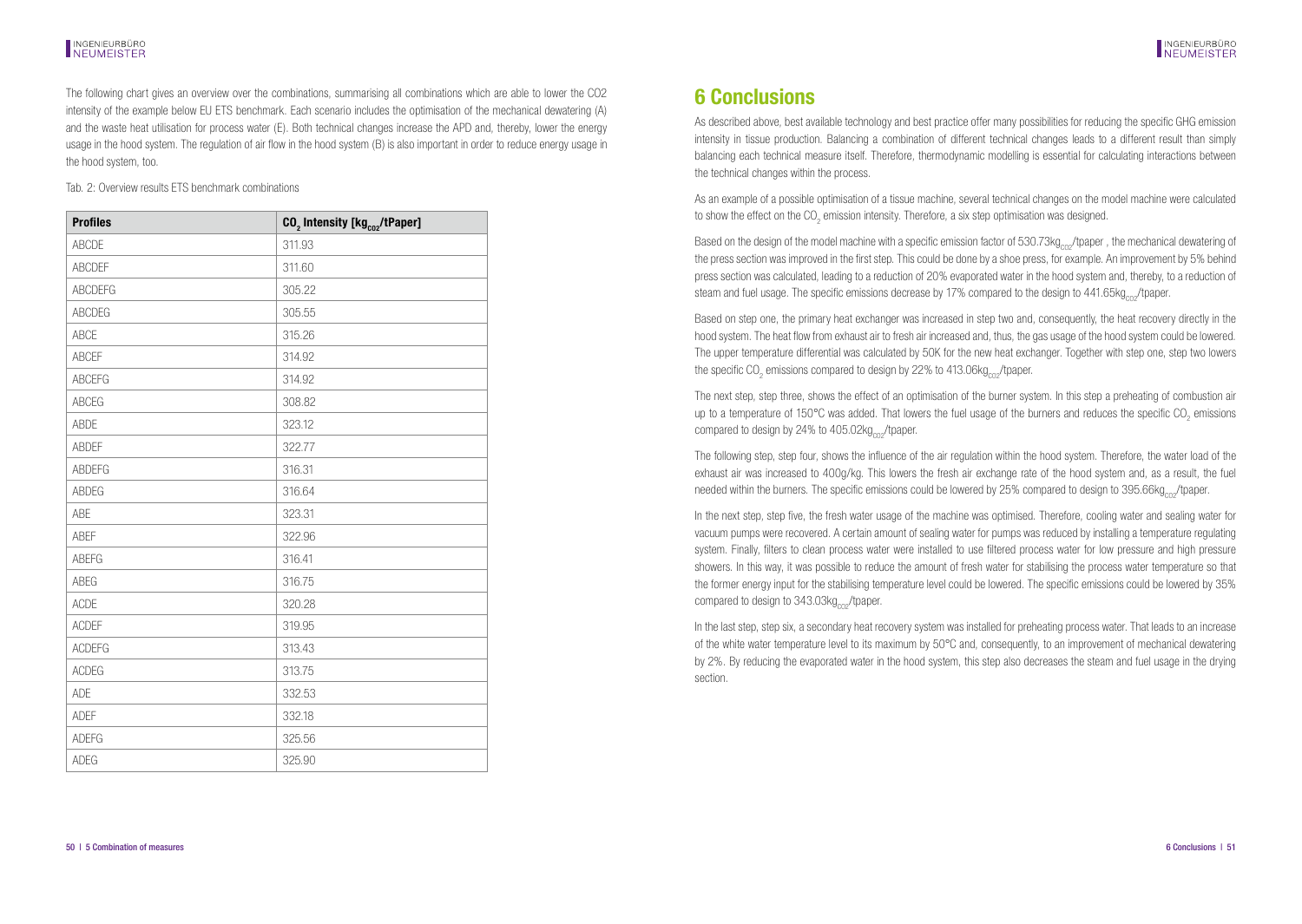<span id="page-26-0"></span>The table below gives an overview of the results of the different simulated scenarios.

Tab. 3: Overview results of optimisation scenarios

| $n^{\circ}$ | scenario                                              | $EF$ [kg $_{\text{co2}}$ /tPaper] |
|-------------|-------------------------------------------------------|-----------------------------------|
|             | design                                                | 530.73                            |
|             | improvement of mechanical dewatering                  | 441.65                            |
| 2           | optimisation of the primary heat recovery of the hood | 413.06                            |
| 3           | optimisation of burners                               | 405.02                            |
| 4           | regulation of the air flow; reduction of leakage air  | 395.66                            |
| 5           | optimisation of water usage                           | 343.03                            |
| 6           | waste heat utilisation for heating up process water   | 310.65                            |

Compared to design the specific emissions could be lowered by 41% to 310.65kg<sub>co2</sub>/tpaper. The iterative emission reduction for the example is illustrated in the figure below including the ETS benchmark.

![](_page_26_Figure_6.jpeg)

Fig. 22: Results of combined optimisation scenarios

The described example shows that by using best available technology and best practice standards it could be possible to lower specific emissions for tissue production by 41%. The result was even below the ETS standard benchmark for tissue by 334kg<sub>co2</sub>/tpaper.

Please note that the calculations were done only for a model machine. Technical changes in reality will, of course, deviate from these results due to several technical limits of the existing systems.

Whether the CO<sub>2</sub> intensity of a real machine can be lowered beneath the EU ETS benchmark very much depends on the technical topology of the machine and, of course, on economic aspects. During the SLCTM project19 sixteen tissue machines were analysed and low carbon concepts based on BP and BAT were designed. In some cases it was not possible to lower the CO<sub>2</sub> intensity of the process beneath EU ETS benchmark level. Of course, the CO<sub>2</sub> intensity of new tissue machines can be realised beneath the benchmark level by using BAT and BP. To lower the CO<sub>2</sub> intensity even more, new breakthrough technologies will be needed.

### **Acronyms**

FW308 district heating worksheet 308 GHG greenhouse gasISO

(International Organization for Standardization)

| APD                            | after press dryness                                         | 0,                                  | oxygen                                           |
|--------------------------------|-------------------------------------------------------------|-------------------------------------|--------------------------------------------------|
| BAT                            | best available technology                                   | $\mathsf{P}_{\text{boller}}$        | heat generation boiler                           |
| <b>BP</b>                      | best practice                                               | PCC                                 | precipitated calcium carbonate                   |
| <b>CHP</b>                     | combined heat and power                                     | PEE                                 | primary fuel savings                             |
| cons.                          | consistency                                                 | $P_{\text{paper, net}}$             | net paper production                             |
| DN                             | nominal width                                               | PCC                                 | precipitated calcium carbonate                   |
| $E_{\text{boiler}}$            | fuel usage boiler                                           | <b>SILC</b>                         | Sustainable Industry Low Carbon                  |
| EC                             | European Commission                                         | <b>SLCTM</b>                        | Sustainable Low Carbon Tissue Manufacturing      |
| EF                             | emission factor                                             | <b>THD</b>                          | through air dried tissue                         |
| EFel                           | specific emissions electrical power generation              | TS                                  | dry matter                                       |
| EFgas                          | specific emissions natural gas                              | $W_{el}$                            | energy quantity electrical power                 |
| EFth                           | specific emissions heat generation                          | $\mathsf{W}_{\mathsf{gas}}$         | energy quantity fuel                             |
| $\mathsf{EM}_{\mathsf{fuel}}$  | specific CO2 emissions fuel usage                           | Wth                                 | energy quantity heat                             |
| EM <sub>fuel, direct</sub>     | fuel usage direct                                           | $n_{\text{el.CHP}}$                 | CHP efficiency electrical power generation       |
| $EM_{gas}$                     | emission factor for natural gas                             | $n_{th.CHP}$                        | CHP efficiency heat generation                   |
| $\mathsf{EM}_{\mathsf{paper}}$ | specific CO <sub>2</sub> emissions paper                    | $n_{\rm th}$                        | efficiency heat generation                       |
| $\mathsf{EM}_{\mathsf{steam}}$ | specific CO <sub>2</sub> emissions process steam production | $\mathsf{n}_{\text{\tiny{el,ref}}}$ | reference efficiency electrical power generation |
| $\mathsf{E}_{\mathsf{seam}}$   | steam demand                                                | $n_{\text{th,ref}}$                 | reference efficiency heat generation             |
| EU ETS                         | European emissions trading system                           |                                     |                                                  |
| <b>EUA</b>                     | European Emission Allowances                                |                                     |                                                  |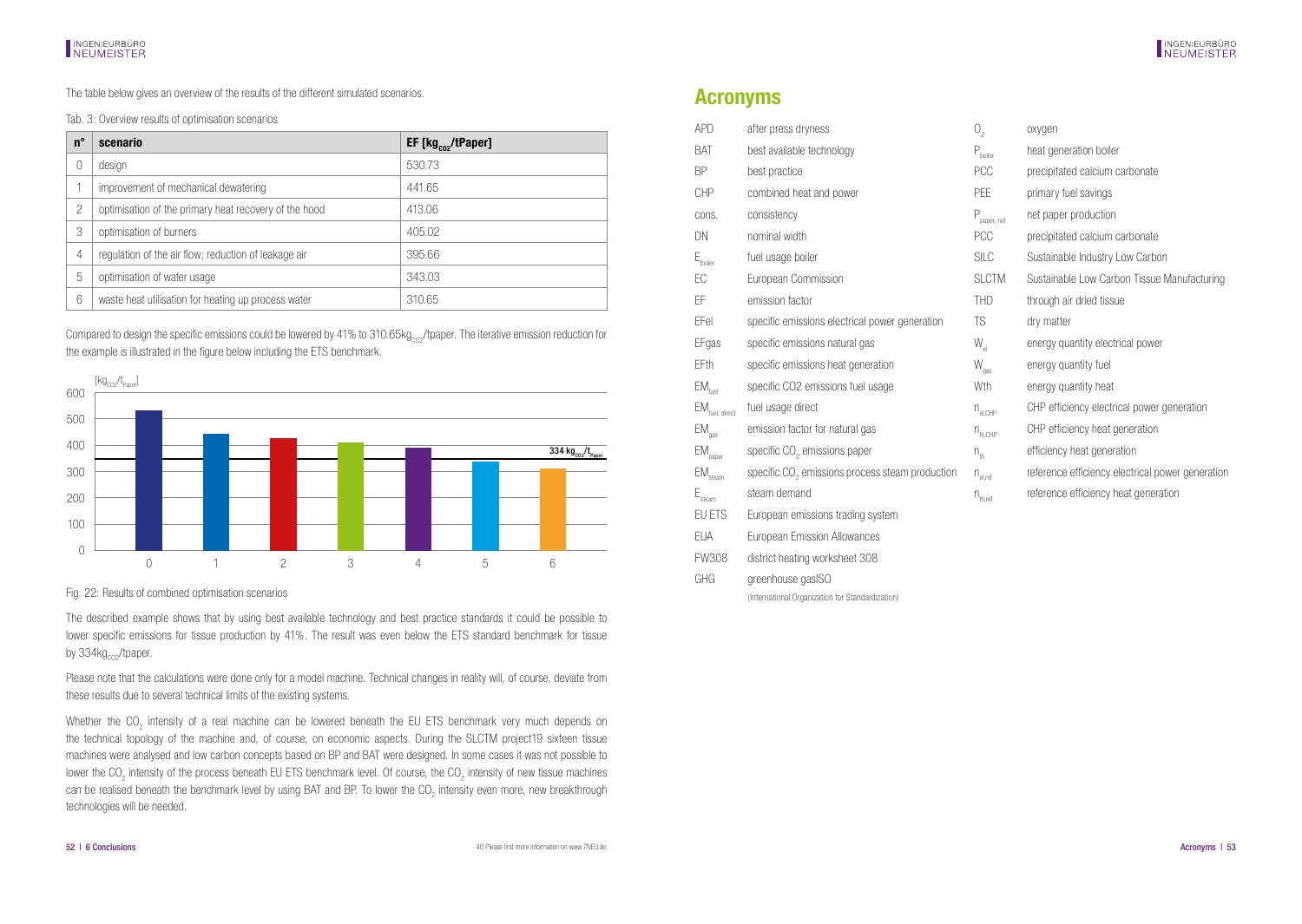## <span id="page-27-0"></span>**Bibliography**

AGFW 2011: AGFW: AGFW- Arbeitsblatt FW 308. Certification of CHP plants. Determining the CHP electricity. 2011

Althöfer et al. 2007: Althöfer, P.; Feuersänger, G., Schulte, J.: Wiederverwendung von "Biowasser". Wochenblatt für Papierfabrikation. 14-15/2007. p. 773-776.

Althöfer et al. 2010: Althöfer, P.; Feuersänger, G.; Taeger, K.; BiWA "Best intelligent Water Access & Analysis". Wochenblatt für Papierfabrikation. 08/2010. p. 688-691.

Ammann 2009: Ammann R.: Im Auftrag der Papiertrocknung unterwegs. Aktuelle Papier-Rundschau. 07-08/2009. p. 16-18.

Anglani et al. 2000: Anglani, N.; Einstein, D.; Khrushch, M.; Martin, N.; Price, L.K.; Worrell, E.; Opportunities to improve energy efficiency and reduce greenhouse gas emissions in the U.S. pulp and paper industry. Lawrence Berkeley National Laboratory (LBNL-46141). p. 1-59.

Arens et al. 2010: Arens, M.; Bödecker, M.; Idrissova, F.; Jochem, E.: Die Nutzung industrieller Abwärme – technischwirtschaftliche Potenziale und energiepolitische Umsetzung. Bericht im Rahmen des Vorhabens "Wissenschaftliche Begleitforschung zu übergreifenden technischen, ökologischen, ökonomischen und strategischen Aspekten des nationalen Teils der Klimaschutzinitiative. p. 1-49.

Banecki et al. 2011: Banecki, R.; Heinonen, L.; Turunen, T.; 17 Thesen zur Steigerung der Energieeffizienz. Wochenblatt für Papierfabrikation. 03/2011. p.184-189.

Bauböck 2008: Bauböck, J.: Finsatz eines Stahlzvlinders in Tissuemaschinen. Wochenblatt für Papierfabrikation. 07/2008. p. 355-358.

Baumann 2012: Baumann, V.: DIN EN ISO 50001-Energiemangement als Chance. Aktuelle Papier-Bundschau. 07/2012. p. 18-19.

Bellmer Kufferrath Machinery 2010: Bellmer Kufferrath Machinery: Hochmoderne Rejektentwässerungsanlage. Wochenblatt für Papierfabrikation. 08/2010. p. 692-694.

Blechschmidt 2010: Blechschmidt, J. [Hrsg.]: Taschenbuch der Papiertechnik. Dresden, 2010

Blickle 2011: Blickle, P.: Energetische Optimierung einer Trockenpartie. Wochenblatt für Papierfabrikation. 05/2011. p. 342-343.

Cedra et al. 2007: Cedra, I.: Köster, S.; Staiger M.: Energieeffizienz durch innovative Prozesstechnologie. Wochenblatt für Papierfabrikation. 18/2007. p.1000-1004.

CEPI 2012: CEPI: Key statistics 2011. European pulp and paper industry. 01.07.2012. http://cepi.org

COST 2008: COST strategic workshop: Improving Energy Efficiency in Papermaking. Schiphol, The Netherlands. 9 – 11 June 2008.

Dixit et. al 2012: Dixit, O.; Kamischke, R.; Kuitunen, S.; Schinke, L.; Treppe, K.; Energetische Optimierung bei der Papierherstellung. Wochenblatt für Papierfabrikation. 04/2012. p.238-240.

Dörfer et al. 2007: Dörfer, T.; Junk, H.-H.; Müller, B.; Strätz, K.: Einsatz der Membranbioreaktor Technologie in der Papierindustrie - Pilotversuche bei der Kölner Pappen GmbH. Wochenblatt für Papierfabrikation. 21-22/2007. p.1220-1222.

**EnergieAgentur.NRW 2010:** EnergieAgentur.NRW.: Effiziente Energienutzung in der Papierindustrie. Nützliche Informationen und Praxisbeispiele für Unternehmen 2010. p. 1-19.

EV Group Oy et. al 2012: EV Group Oy, fipptec, Gerlander, R.; Haverinen, T.; Mynttinen, S.; Virtanen, E.; Novide, O.; Weise, U.: Energieeffizienz, Runnability und Sauberkeit. Wochenblatt für Papierfabrikation. 02/2012. p.104-106.

Fitzke 2012: Fitzke, M.: Energieversorgungskonzepte für die Papierindustrie. Wochenblatt für Papierfabrikation 6/2012. p. 414-415.

Fries et. al 2009: Fries, E.; Reinschke, J.; Sieber, A.; Steigerung des Durchsatzes und Minimierung des Energieeinsatzes in Trockenpartien. Modellbasierte Lösung von Siemens minimiert spezifischen Dampfverbrauch. Allgemeine Papierrundschau. 09/2009. p. 32-34.

Getec 2012: Getec AG: Energieversorgungskonzepte für die Papierindustrie. Wochenblatt für Papierfabrikation. 04/2012. p. 236-237.

Getec 2012a: Getec AG: Langfristig planbare Energieversorgungskonzepte für die Papierindustrie. Aktuelle Papier-Rundschau. 07/2012. p. 20-21.

Graf 2011a: Graf, K.: Zwei Stäube im Feuer. Wochenblatt für Papierfabrikation. 12/2011, p. 954-955.

Graf 2011b: Graf, K.: Papiermaschinen-Optimierung, Energie-Einsparpotenziale und Möglichkeiten zur Produktions- und Leistungssteigerung. Wochenblatt für Papierfabrikation. 10/2011. p. 790-797.

Hameister et al. 2012: Hameister, M.; Jacobs, J.: Energiekosten reduzieren - Jeder Schritt ist ein Schritt in die richtige Richtung! Aktuelle Papier-Rundschau. 01/2012. p. 22-23.

Hellwich et al. 2009: Hellwich, H.; Kaps, J.; Kreislaufwasseraufbereitung mit Entkarbonisierung. Aktuelle Papier-Rundschau. 01/2009. p. 26-28.

Jung 2007: Jung, H.; Hutter, A.: Energierückgewinnung in der Papierindustrie; In: Institut für Siedlungswasserwirtschaft und Abfalltechnik der Leibniz Universität Hannover (Hrsg.); 11. Hannoversche Industrieabwassertagung (HIT) – Wasser und Energieeffizienz in der industriellen Wasserwirtschaft; Heft 148; Hannover, 2010,

Hutter et al. 2010: Hutter, A.; Jung, H.: Energierückgewinnung in der Papierindustrie. PTS. p. 1-19.

Huyck.Wangner 2010: Huyck.Wangner.: Huyck.Wangner stellt neue Bespannungstechnologien vor. Aktuelle Papier-Rundschau. 07-08/2010. p. 31.

ISA 2007: Institut für Siedlungswasserwirtschaft der RWTH Aachen [Hrsg.]: Einsatz weitergehender Reinigungstechnologien zur Verringerung der CSB-Belastung und Abwasserrückführung bei der Produktion von Hygienepapieren bei der Firma Wepa, Giershagen. Aachen, 2007

Jung 2009: Jung, H.: Energieeffizienz in der Trockenpartie. Aktuelle Papier-Rundschau. 07-08/2009.

Kääpä 2011: Kääpä, O.: Drastische Einsparung in der Pressenpartie mit Auswirkungen in die Trockenpartie. Wochenblatt für Papierfabrikation. 10/2011. p. 787-789.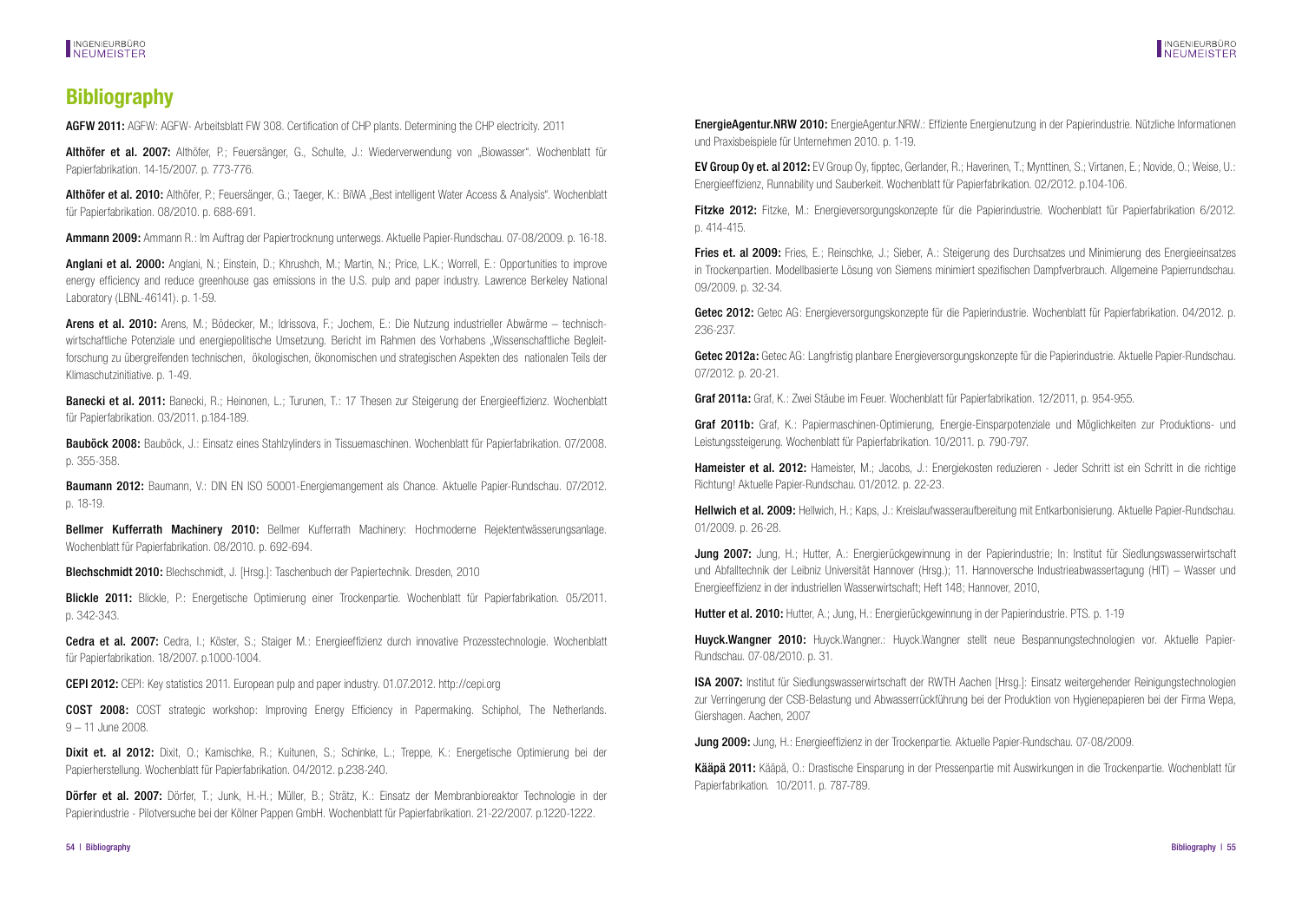## <span id="page-28-0"></span>INGENIEURBÜRO<br>INFUMFISTER

Kramer 2010: Kramer, J.: ENERGY EFFICIENCY OPPORTUNITIES IN THE U.S. PULP AND PAPER INDUSTRY. Lawrence Berkeley National Laboratory (LBNL Paper LBNL-2268E). p. 1-18

Kuitunen et al. 2011: Kuitunen, S.; Pinnau, S.; Treppe, K.: Fallstudie zur Abwärmenutzung mittels Wärmepumpe. Wochenblatt für Papierfabrikation. 01/2011. p. 26-29

Lang-Hafner 2010: Lang-Hafner: Energieeinsparung in der Papiertrocknung. Papierfabrikation. 12/2010. p. 978.

Maier 2010: Maier, J.: Möglichkeiten zur Energieeinsparung in der Papierindustrie. Aktuelle Papier-Rundschau. 07-08/2010. p. 23-27.

Maurer-Fritz 2010: Maurer-Fritz, K.: PTS Tissue Symposium 2010 in München. Wochenblatt für Papierfabrikation. 07/2010. p. 625-629.

Meßmer 2008: Meßmer, P.: Stand der Technik in modernen Stoffaubereitungsanlagen- Chancen zur Energieeinsparung. Wochenblatt für Papierfabrikation. 11-12/2008. p. 687-693.

Metso 2006: OptiCycle W-Prozess- Mehr Effizienz durch Wasserrückführung. Wochenblatt für Papierfabrikation 11-12 /2007. p. 670.

Niebe 2009: Niebe, R.: MD Papier Plattling setzt auf Energieoptimierung. Airinotec realisiert Energieeinsparung mit "energy opt". Allgemeine Papierrundschau. 07-08/2009.

Niebuhr 2010: Niebuhr, V.: Maschinen-, Energie-, und Verfahrenstechnik für eine optimale Papiertrocknung. Aktuelle Papier-Rundschau. 09/2010. p. 17-20.

Not stated 2011a: Not stated: Herz aus Stahl. Wochenblatt für Papierfabrikation. 07/2011. p. 556.

Not stated 2011b: Not stated: Papiermaschinenkreisläufe mit neuer Technologie sauber halten. Aktuelle Papier-Rundschau. 12/2011. p. 28-29.

Not stated 2012: Not stated: Klein, intelligent und effektiv. Aktuelle Papier-Rundschau. 06/2012. p. 28-29.

Rother 2007: Rother, U.: Kalkfalle - eine neue Technologie zur Kalzium-Eliminierung aus Wasserkreisläufen. Wochenblatt für Papierfabrikation. 18/2007. p. 988-991.

SCA 2012: SCA Hygiene Products: Energierückgewinnung aus Abwasser. Aktuelle Papier-Rundschau. 01/2012. p. 24-25.

Schlegel 2008: Schlegel, J.: Erfahrung aus verschiedenen Schuhpressen-Anwendungen. Wochenblatt für Papierfabrikation. 11-12/2008. p. 670-675.

Schuster 2011: Schuster, H.: Maßgeschneiderte Wärmetauscher. Aktuelle Papier-Rundschau. 09/2011. p. 22.

Schuster et al. 2010: Schuster, A.; Voigt, A.: Potenziale zur Kosteneinsparung bei der Trocknung. Wochenblatt für Papierfabrikation. 10/2010. p. 826-827.

Slawtschew 2010: Slawtschew, G.: Optimierung der Lufverhältnisse in der Trockenpartie. Wochenblatt für Papierfabrikation. 07/2010. p. 616-623.

SLCTM 2014: Staszewski, R.; Neumeister, J.: Final Report SLCTM project. 2014

Tjernberg 2010: Tjernberg, S.: Weniger Kosten durch weniger Energie. Aktuelle Papier-Rundschau. 07-08/2010. p. 28-29.

UBA 2013: Umweltbundesamt: Entwicklung der spezifischen Kohlendioxidemissionen des deutschen Strommix in den Jahren 1990 bis 2012. Climate Change. 07/2013. http://www.umweltbundesamt.de/sites/default/files/medien/461/publikationen/ climate\_change\_07\_2013\_icha\_co2emissionen\_des\_dt\_strommixes\_webfassung\_barrierefrei.pdf

UBA 2004: Umweltbundesamt GmbH (Hrsg.): Energy efficiency in IPPC installations. Wien. 2004.

VDI 4600: VDI Gesellschaft Energie und Umwelt. Fachbereich Ressourcenmanagement in der Energie- und Umwelttechnik: VDI-Richtlinie 4600. Kumulierter Energieaufwand (KEA). Begriffe, Berechnungsmethoden. Düsseldorf, 2012.

Voith 2011a: Voith Paper: EcoChange T und Yankee Deckelisolierung. Wochenblatt für Papierfabrikation. 07/2011. p. 554-556.

Voith 2011b: Voith Paper: Energie sparen in der Papierherstellung mit OnV EnergyProfiler. Aktuelle Papier-Rundschau. 07-08/2011. p. 27-28.

Voith 2012: Voith Paper: Umwandlung von Schlamm in wertvolle Mineralien und Energie. Aktuelle Papier-Rundschau. 07/2012. p. 24-25.

Wind 2012: Wind, E.: Innovative Stahlzylinder für die Trockenpartie. Aktuelle Papier-Rundschau. 07/2012. p. 22-23.

### **Laws and regulations**

2004/8/EC: Directive 2004/8/EC of the European Parliament and of the Council of 11 February 2004 on the promotion of cogeneration based on a useful heat demand in the internal energy market and amending Directive 92/42/EEC

2009/28/EC: Directive 2009/28/EC of the European parliament and the council of 23 April 2009 on the promotion of the use of energy from renewable sources and amending and subsequently repealing Directives 2001/77/EC and 2003/30/EC; Article 1 (e)

2011/278/EU: Commission decision of 27 April 2011 determining transitional Union-wide rules for harmonised free allocation of emission allowances pursuant to Article 10a of Directive 2003/87/EC of the European Parliament and of the Council (notified under document C(2011) 2772) (2011/278/EU)